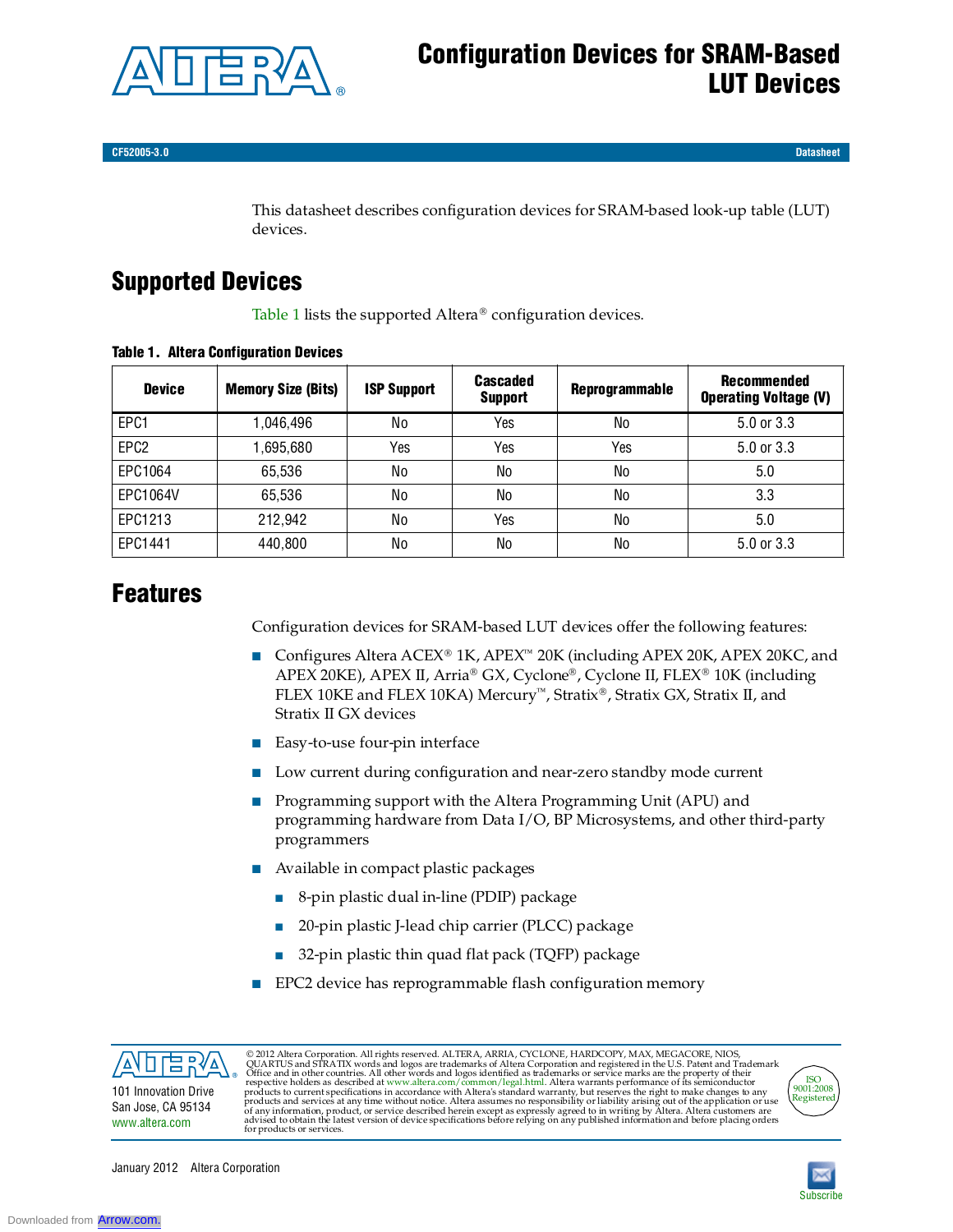- 5.0-V and 3.3-V in-system programmability (ISP) through the built-in IEEE Std. 1149.1 JTAG interface
- Built-in JTAG boundary-scan test (BST) circuitry compliant with IEEE Std. 1149.1
- Supports programming through Serial Vector Format File (.svf), Jam<sup>™</sup> Standard Test and Programming Language (STAPL) Format File (**.jam**), JAM Byte Code File  $(i)$ jbc), and the Quartus<sup>®</sup> II and MAX+PLUS<sup>®</sup> II softwares using the USB-Blaster<sup>™</sup>, MasterBlaster<sup>™</sup>, ByteBlaster<sup>™</sup> II, EthernetBlaster, or ByteBlasterMV<sup>™</sup> download cable
- Supports programming through Programmer Object File (**.pof**) for EPC1 and EPC1441 devices
- *n*INIT\_CONF pin allows INIT\_CONF JTAG instruction to begin FPGA configuration
- **For more information about enhanced configuration (EPC) devices, refer to the** *Enhanced Configuration (EPC) Devices Datasheet*.
- **for more information about serial configuration (EPCS) devices, refer to the** *Serial* **<b>devices** *Configuration (EPCS) Devices Datasheet*.

## **Functional Description**

With SRAM-based devices, configuration data must be reloaded each time the device powers up, the system initializes, or when new configuration data is needed. Altera configuration devices store configuration data for SRAM-based ACEX 1K, APEX 20K, APEX II, Arria GX, Cyclone, Cyclone II, FLEX 10K, FLEX 6000, Mercury, Stratix, Stratix GX, Stratix II, and Stratix II GX devices.

Table 2 lists the supported configuration devices required to configure the ACEX 1K, APEX 20K, APEX 20KC, APEX 20KE, APEX II, Cyclone, Cyclone II, FLEX 10K, FLEX 10KA, FLEX 10KE, FLEX 6000/A, FLEX 8000A, Mercury, Stratix, Stratix GX, or Stratix II device.

| <b>Device Family</b> | <b>Device</b> | Data Size (Bits)<br>(1) | <b>EPC1064 or</b><br><b>EPC1064V</b> | <b>EPC1213</b> | <b>EPC1441</b> | EPC <sub>1</sub> | EPC <sub>2</sub> |
|----------------------|---------------|-------------------------|--------------------------------------|----------------|----------------|------------------|------------------|
|                      | EP1K10        | 159,160                 |                                      |                |                |                  |                  |
| ACEX 1K              | EP1K30        | 473,720                 |                                      |                |                |                  |                  |
|                      | EP1K50        | 784,184                 |                                      |                |                |                  |                  |
|                      | EP1K100       | 1,335,720               |                                      |                |                |                  |                  |
|                      | EP20K100      | 993,360                 |                                      |                |                |                  |                  |
| APEX 20K             | EP20K200      | 1,950,800               |                                      |                |                |                  | 2                |
|                      | EP20K400      | 3,880,720               |                                      |                |                |                  | 3                |
|                      | EP20K200C     | 1,968,016               |                                      |                |                |                  | 2                |
| APEX 20KC            | EP20K400C     | 3,909,776               |                                      |                |                |                  | 3                |
|                      | EP20K600C     | 5,673,936               |                                      |                |                |                  | 4                |
|                      | EP20K1000C    | 8,960,016               |                                      |                |                |                  | 6                |

**Table 2. Supported Configuration Devices (Part 1 of 4)**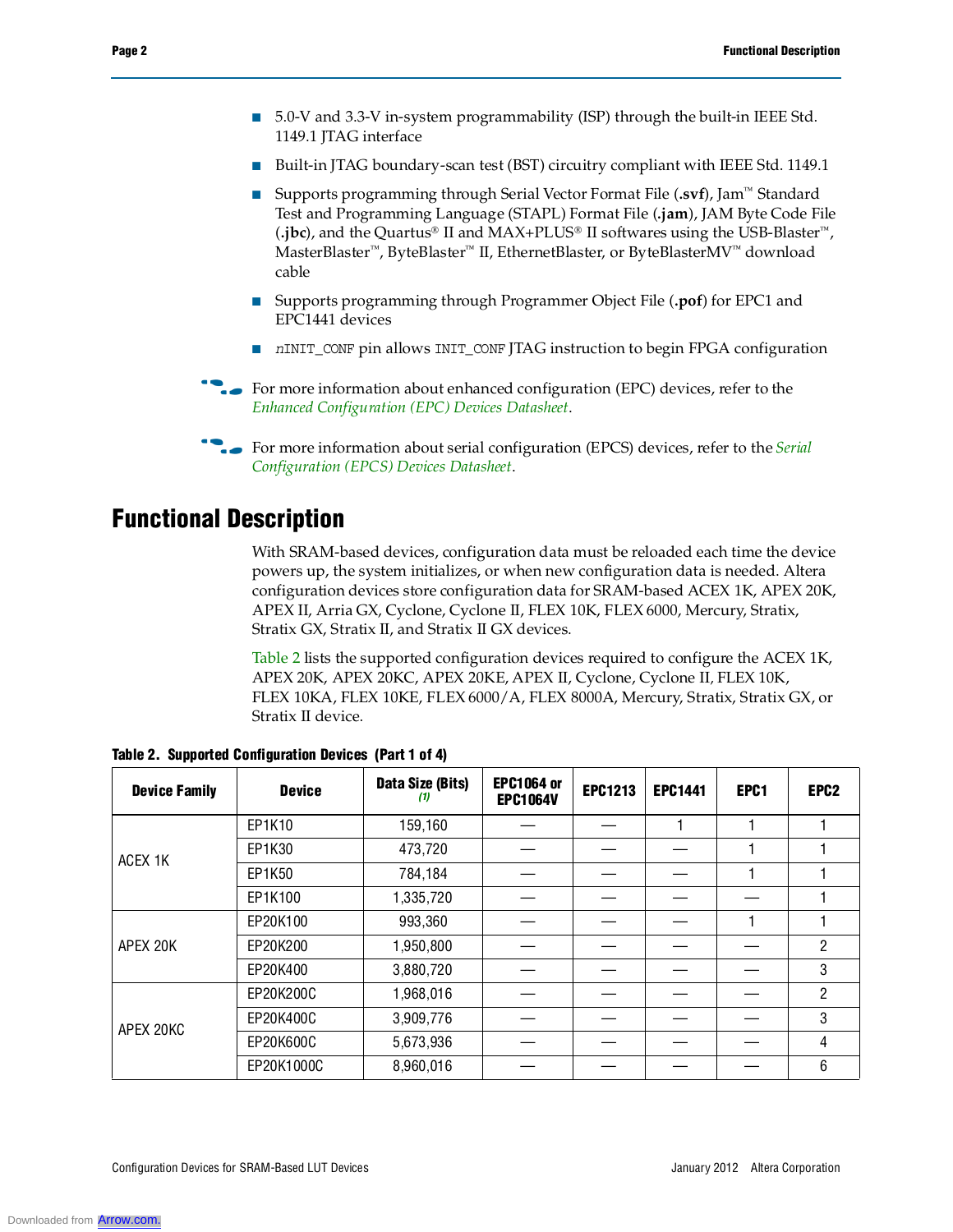### **Table 2. Supported Configuration Devices (Part 2 of 4)**

| <b>Device Family</b>                            | <b>Device</b> | Data Size (Bits)<br>(1)                                                                                                                                                                                                                                                                                                                                                                                                                                                                                                                                                                                                                                                                                                                                                                                                                                                                                                                       | <b>EPC1064 or</b><br><b>EPC1064V</b> | <b>EPC1213</b>           | <b>EPC1441</b>           | EPC1    | EPC <sub>2</sub> |
|-------------------------------------------------|---------------|-----------------------------------------------------------------------------------------------------------------------------------------------------------------------------------------------------------------------------------------------------------------------------------------------------------------------------------------------------------------------------------------------------------------------------------------------------------------------------------------------------------------------------------------------------------------------------------------------------------------------------------------------------------------------------------------------------------------------------------------------------------------------------------------------------------------------------------------------------------------------------------------------------------------------------------------------|--------------------------------------|--------------------------|--------------------------|---------|------------------|
|                                                 | EP20K30E      | 354,832                                                                                                                                                                                                                                                                                                                                                                                                                                                                                                                                                                                                                                                                                                                                                                                                                                                                                                                                       | $\qquad \qquad$                      | $\qquad \qquad$          | $\mathbf{1}$             | 1       | 1                |
|                                                 | EP20K60E      | 648,016                                                                                                                                                                                                                                                                                                                                                                                                                                                                                                                                                                                                                                                                                                                                                                                                                                                                                                                                       | $\qquad \qquad$                      | $\qquad \qquad$          | $\overline{\phantom{0}}$ | 1       | 1                |
|                                                 | EP20K100E     | 1,008,016                                                                                                                                                                                                                                                                                                                                                                                                                                                                                                                                                                                                                                                                                                                                                                                                                                                                                                                                     |                                      |                          |                          | 1       | $\mathbf{1}$     |
|                                                 | EP20K160E     | 1,524,016                                                                                                                                                                                                                                                                                                                                                                                                                                                                                                                                                                                                                                                                                                                                                                                                                                                                                                                                     | $\overline{\phantom{0}}$             | $\overline{\phantom{0}}$ |                          |         | $\mathbf{1}$     |
|                                                 | EP20K200E     | 1,968,016                                                                                                                                                                                                                                                                                                                                                                                                                                                                                                                                                                                                                                                                                                                                                                                                                                                                                                                                     |                                      |                          |                          |         | $\overline{2}$   |
|                                                 | EP20K300E     | 2,741,616                                                                                                                                                                                                                                                                                                                                                                                                                                                                                                                                                                                                                                                                                                                                                                                                                                                                                                                                     |                                      |                          |                          |         | $\overline{2}$   |
|                                                 | EP20K400E     | 3,909,776                                                                                                                                                                                                                                                                                                                                                                                                                                                                                                                                                                                                                                                                                                                                                                                                                                                                                                                                     |                                      |                          |                          |         | $\mathbf{3}$     |
|                                                 | EP20K600E     | 5,673,936<br>8,960,016<br>$\overline{\phantom{0}}$<br>—<br>—<br>12,042,256<br>1,168,688<br>—<br>—<br>$\overline{\phantom{0}}$<br>—<br>1,646,544<br>2,543,016<br>4,483,064<br>$\qquad \qquad$<br>$\qquad \qquad$<br>$\overbrace{\phantom{13333}}$<br>627,376<br>$\mathbf{1}$<br>$\overline{\phantom{0}}$<br>925,000<br>1<br>$\overline{\phantom{0}}$<br>$1$ $\overline{2}$<br>1,167,216<br>2,326,528<br>3,559,608<br>$\qquad \qquad$<br>$\qquad \qquad$<br>1,265,792<br>1,983,536<br>—<br>—<br>—<br>—<br>3,892,496<br>6,848,608<br>9,951,104<br>14,319,216<br>$\overline{\phantom{0}}$<br>$\equiv$<br>$\overline{\phantom{0}}$<br>118,000<br>$\mathbf{1}$<br>$\mathbf{1}$<br>231,000<br>$\mathbf{1}$<br>$\mathbf{1}$<br>376,000<br>$\mathbf{1}$<br>1<br>498,000<br>1<br>621,000<br>1<br>—<br>892,000<br>$\mathbf{1}$<br>$\qquad \qquad$<br>—<br>1,200,000<br>120,000<br>$\mathbf{1}$<br>1<br>—<br>406,000<br>$\mathbf{1}$<br>1<br>621,000<br>1 | $\overline{4}$                       |                          |                          |         |                  |
|                                                 | EP20K1000E    |                                                                                                                                                                                                                                                                                                                                                                                                                                                                                                                                                                                                                                                                                                                                                                                                                                                                                                                                               |                                      |                          |                          |         | 6                |
|                                                 | EP20K1500E    |                                                                                                                                                                                                                                                                                                                                                                                                                                                                                                                                                                                                                                                                                                                                                                                                                                                                                                                                               |                                      |                          |                          |         | 8                |
|                                                 | EP2A15        |                                                                                                                                                                                                                                                                                                                                                                                                                                                                                                                                                                                                                                                                                                                                                                                                                                                                                                                                               |                                      |                          |                          |         | $\mathbf 3$      |
|                                                 | EP2A25        |                                                                                                                                                                                                                                                                                                                                                                                                                                                                                                                                                                                                                                                                                                                                                                                                                                                                                                                                               |                                      |                          |                          |         | $\overline{4}$   |
|                                                 | EP2A40        |                                                                                                                                                                                                                                                                                                                                                                                                                                                                                                                                                                                                                                                                                                                                                                                                                                                                                                                                               |                                      |                          |                          |         | 6                |
|                                                 | EP2A70        |                                                                                                                                                                                                                                                                                                                                                                                                                                                                                                                                                                                                                                                                                                                                                                                                                                                                                                                                               |                                      |                          |                          |         | 11               |
|                                                 | EP1C3         |                                                                                                                                                                                                                                                                                                                                                                                                                                                                                                                                                                                                                                                                                                                                                                                                                                                                                                                                               |                                      |                          |                          |         | 1                |
| Cyclone                                         | EP1C4         |                                                                                                                                                                                                                                                                                                                                                                                                                                                                                                                                                                                                                                                                                                                                                                                                                                                                                                                                               |                                      |                          |                          |         | $\mathbf{1}$     |
|                                                 | EP1C6         |                                                                                                                                                                                                                                                                                                                                                                                                                                                                                                                                                                                                                                                                                                                                                                                                                                                                                                                                               |                                      |                          |                          |         | $\mathbf{1}$     |
|                                                 | EP1C12        |                                                                                                                                                                                                                                                                                                                                                                                                                                                                                                                                                                                                                                                                                                                                                                                                                                                                                                                                               |                                      |                          |                          |         | 1(2)             |
|                                                 | EP1C20        |                                                                                                                                                                                                                                                                                                                                                                                                                                                                                                                                                                                                                                                                                                                                                                                                                                                                                                                                               |                                      |                          |                          |         | 2(2)             |
|                                                 | <b>EP2C5</b>  |                                                                                                                                                                                                                                                                                                                                                                                                                                                                                                                                                                                                                                                                                                                                                                                                                                                                                                                                               |                                      |                          |                          |         | 1                |
|                                                 | EP2C8         |                                                                                                                                                                                                                                                                                                                                                                                                                                                                                                                                                                                                                                                                                                                                                                                                                                                                                                                                               |                                      |                          |                          |         | $\overline{2}$   |
|                                                 | EP2C20        |                                                                                                                                                                                                                                                                                                                                                                                                                                                                                                                                                                                                                                                                                                                                                                                                                                                                                                                                               |                                      |                          |                          |         | 3                |
|                                                 | EP2C35        |                                                                                                                                                                                                                                                                                                                                                                                                                                                                                                                                                                                                                                                                                                                                                                                                                                                                                                                                               |                                      |                          |                          |         | $\sqrt{5}$       |
|                                                 | EP2C50        |                                                                                                                                                                                                                                                                                                                                                                                                                                                                                                                                                                                                                                                                                                                                                                                                                                                                                                                                               |                                      |                          |                          | $\,6\,$ |                  |
|                                                 | EP2C70        |                                                                                                                                                                                                                                                                                                                                                                                                                                                                                                                                                                                                                                                                                                                                                                                                                                                                                                                                               |                                      |                          |                          |         | $\boldsymbol{9}$ |
|                                                 | EPF10K10      |                                                                                                                                                                                                                                                                                                                                                                                                                                                                                                                                                                                                                                                                                                                                                                                                                                                                                                                                               |                                      |                          |                          |         | 1                |
|                                                 | EPF10K20      |                                                                                                                                                                                                                                                                                                                                                                                                                                                                                                                                                                                                                                                                                                                                                                                                                                                                                                                                               |                                      |                          |                          |         | $\mathbf{1}$     |
|                                                 | EPF10K30      |                                                                                                                                                                                                                                                                                                                                                                                                                                                                                                                                                                                                                                                                                                                                                                                                                                                                                                                                               |                                      |                          |                          |         | 1                |
| FLEX 10K                                        | EPF10K40      |                                                                                                                                                                                                                                                                                                                                                                                                                                                                                                                                                                                                                                                                                                                                                                                                                                                                                                                                               |                                      |                          |                          |         | $\mathbf{1}$     |
|                                                 | EPF10K50      |                                                                                                                                                                                                                                                                                                                                                                                                                                                                                                                                                                                                                                                                                                                                                                                                                                                                                                                                               |                                      |                          |                          |         | 1                |
|                                                 | EPF10K70      |                                                                                                                                                                                                                                                                                                                                                                                                                                                                                                                                                                                                                                                                                                                                                                                                                                                                                                                                               |                                      |                          |                          |         | 1                |
|                                                 | EPF10K100     |                                                                                                                                                                                                                                                                                                                                                                                                                                                                                                                                                                                                                                                                                                                                                                                                                                                                                                                                               |                                      |                          |                          |         | 1                |
|                                                 | EPF10K10A     |                                                                                                                                                                                                                                                                                                                                                                                                                                                                                                                                                                                                                                                                                                                                                                                                                                                                                                                                               |                                      |                          |                          |         | 1                |
|                                                 | EPF10K30A     |                                                                                                                                                                                                                                                                                                                                                                                                                                                                                                                                                                                                                                                                                                                                                                                                                                                                                                                                               |                                      |                          |                          |         | $\mathbf{1}$     |
|                                                 | EPF10K50V     |                                                                                                                                                                                                                                                                                                                                                                                                                                                                                                                                                                                                                                                                                                                                                                                                                                                                                                                                               |                                      |                          |                          |         | 1                |
| APEX 20KE<br>APEX II<br>Cyclone II<br>FLEX 10KA | EPF10K100A    | 1,200,000                                                                                                                                                                                                                                                                                                                                                                                                                                                                                                                                                                                                                                                                                                                                                                                                                                                                                                                                     |                                      |                          |                          |         | 1                |
|                                                 | EPF10K130V    | 1,600,000                                                                                                                                                                                                                                                                                                                                                                                                                                                                                                                                                                                                                                                                                                                                                                                                                                                                                                                                     |                                      |                          |                          |         | $\mathbf{1}$     |
|                                                 | EPF10K250A    | 3,300,000                                                                                                                                                                                                                                                                                                                                                                                                                                                                                                                                                                                                                                                                                                                                                                                                                                                                                                                                     |                                      |                          |                          |         | $\overline{2}$   |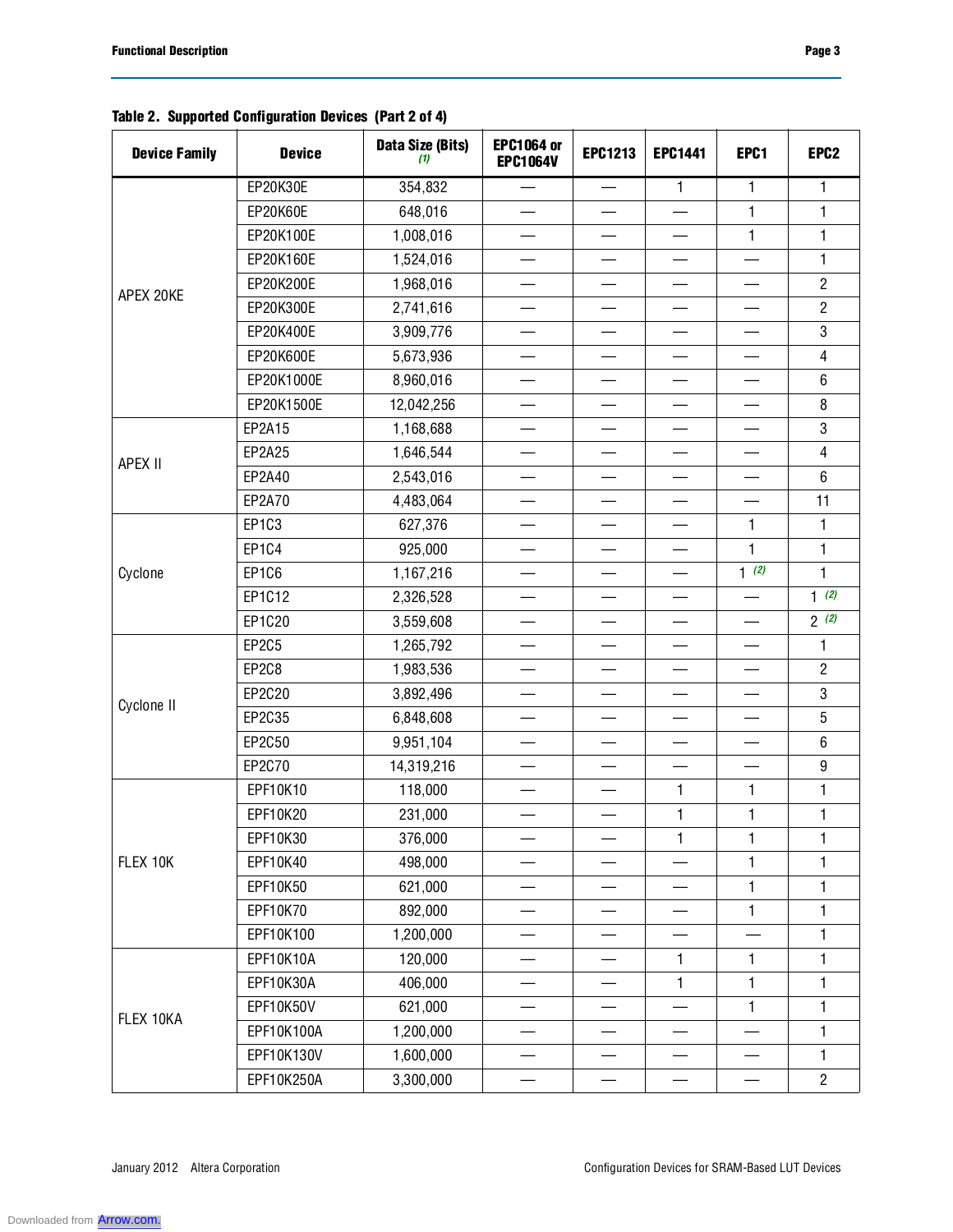| <b>Device Family</b>                                                                                                                                                                                                                                                                                                                                                                                                                                                                                                                                                                                                                                                                                                                                                                                                                                 | <b>Device</b>    | Data Size (Bits)<br>(1) | <b>EPC1064 or</b><br><b>EPC1064V</b> | <b>EPC1213</b>                                                                                                                                                                                                                                                                                                                                                                                                                                                                                                                                                                                                                                    | <b>EPC1441</b> | EPC1         | EPC <sub>2</sub> |
|------------------------------------------------------------------------------------------------------------------------------------------------------------------------------------------------------------------------------------------------------------------------------------------------------------------------------------------------------------------------------------------------------------------------------------------------------------------------------------------------------------------------------------------------------------------------------------------------------------------------------------------------------------------------------------------------------------------------------------------------------------------------------------------------------------------------------------------------------|------------------|-------------------------|--------------------------------------|---------------------------------------------------------------------------------------------------------------------------------------------------------------------------------------------------------------------------------------------------------------------------------------------------------------------------------------------------------------------------------------------------------------------------------------------------------------------------------------------------------------------------------------------------------------------------------------------------------------------------------------------------|----------------|--------------|------------------|
|                                                                                                                                                                                                                                                                                                                                                                                                                                                                                                                                                                                                                                                                                                                                                                                                                                                      | EPF10K30E        | 473,720                 | $\overline{\phantom{0}}$             |                                                                                                                                                                                                                                                                                                                                                                                                                                                                                                                                                                                                                                                   |                | $\mathbf{1}$ | $\mathbf{1}$     |
|                                                                                                                                                                                                                                                                                                                                                                                                                                                                                                                                                                                                                                                                                                                                                                                                                                                      | EPF10K50E        | 784,184                 |                                      |                                                                                                                                                                                                                                                                                                                                                                                                                                                                                                                                                                                                                                                   |                | $\mathbf{1}$ | $\mathbf{1}$     |
|                                                                                                                                                                                                                                                                                                                                                                                                                                                                                                                                                                                                                                                                                                                                                                                                                                                      | <b>EPF10K50S</b> | 784,184                 |                                      |                                                                                                                                                                                                                                                                                                                                                                                                                                                                                                                                                                                                                                                   |                | $\mathbf{1}$ | $\mathbf{1}$     |
| EPF10K100B<br>1,200,000<br>FLEX 10KE<br>EPF10K100E<br>1,335,720<br>EPF10K130E<br>1,838,360<br>EPF10K200E<br>2,756,296<br>EPF10K200S<br>2,756,296<br>$\equiv$<br>EPF6010A<br>260,000<br>EPF6016(5.0 V)/<br><b>FLEX 6000/A</b><br>260,000<br>EPF6016A<br>EPF6024A<br>398,000<br>EPF8282A /<br>40,000<br>$\mathbf{1}$<br>EPF8282AV(3.3 V)<br>64,000<br>$\mathbf{1}$<br>EPF8452A<br>EPF8636A<br>96,000<br><b>FLEX 8000A</b><br>EPF8820A<br>128,000<br>192,000<br>EPF81188A<br>250,000<br>EPF81500A<br>$\overline{\phantom{0}}$<br>EP1M120<br>1,303,120<br>Mercury<br>EP1M350<br>4,394,032<br>EP1S10<br>3,534,640<br>EP1S20<br>5,904,832<br>$\equiv$<br><b>EP1S25</b><br>7,894,144<br>$\overline{\phantom{0}}$<br>EP1S30<br>10,379,368<br><b>Stratix</b><br>EP1S40<br>12,389,632<br>EP1S60<br>17,543,968<br>EP1S80<br>23,834,032<br>EP1SGX10<br>3,534,640 |                  |                         |                                      |                                                                                                                                                                                                                                                                                                                                                                                                                                                                                                                                                                                                                                                   | $\mathbf{1}$   |              |                  |
|                                                                                                                                                                                                                                                                                                                                                                                                                                                                                                                                                                                                                                                                                                                                                                                                                                                      |                  |                         |                                      | $\overline{\phantom{0}}$<br>1<br>$\mathbf{1}$<br>1<br>$\mathbf{1}$<br>1<br>$\mathbf{1}$<br>$\mathbf{1}$<br>$\mathbf{1}$<br>$\mathbf{1}$<br>$\mathbf{1}$<br>$\mathbf{1}$<br>$\mathbf{1}$<br>1<br>1<br>$\mathbf{1}$<br>$\mathbf{1}$<br>$\mathbf{1}$<br>$\mathbf{1}$<br>$\mathbf{1}$<br>$\mathbf{1}$<br>$\mathbf{1}$<br>$\mathbf{1}$<br>$\mathbf{1}$<br>$\overline{\phantom{0}}$<br>$\equiv$<br>$\overline{\phantom{0}}$<br>$\overline{\phantom{0}}$<br>$\equiv$<br>$\overline{\phantom{0}}$<br>$\overline{\phantom{0}}$<br>$\overline{\phantom{0}}$<br>$\overline{\phantom{0}}$<br>$\overline{\phantom{0}}$<br>$\overline{\phantom{0}}$<br>$\equiv$ | 1              |              |                  |
|                                                                                                                                                                                                                                                                                                                                                                                                                                                                                                                                                                                                                                                                                                                                                                                                                                                      |                  |                         |                                      |                                                                                                                                                                                                                                                                                                                                                                                                                                                                                                                                                                                                                                                   |                |              | $\overline{2}$   |
|                                                                                                                                                                                                                                                                                                                                                                                                                                                                                                                                                                                                                                                                                                                                                                                                                                                      |                  |                         |                                      |                                                                                                                                                                                                                                                                                                                                                                                                                                                                                                                                                                                                                                                   |                |              | $\overline{2}$   |
|                                                                                                                                                                                                                                                                                                                                                                                                                                                                                                                                                                                                                                                                                                                                                                                                                                                      |                  |                         |                                      | $\overline{2}$<br>$\mathbf{1}$<br>3<br>3(3)<br>$\overline{\mathcal{A}}$<br>5<br>$\overline{7}$<br>8<br>11<br>15<br>3                                                                                                                                                                                                                                                                                                                                                                                                                                                                                                                              |                |              |                  |
|                                                                                                                                                                                                                                                                                                                                                                                                                                                                                                                                                                                                                                                                                                                                                                                                                                                      |                  |                         |                                      |                                                                                                                                                                                                                                                                                                                                                                                                                                                                                                                                                                                                                                                   |                |              |                  |
|                                                                                                                                                                                                                                                                                                                                                                                                                                                                                                                                                                                                                                                                                                                                                                                                                                                      |                  |                         |                                      |                                                                                                                                                                                                                                                                                                                                                                                                                                                                                                                                                                                                                                                   |                |              |                  |
|                                                                                                                                                                                                                                                                                                                                                                                                                                                                                                                                                                                                                                                                                                                                                                                                                                                      |                  |                         |                                      |                                                                                                                                                                                                                                                                                                                                                                                                                                                                                                                                                                                                                                                   |                |              |                  |
|                                                                                                                                                                                                                                                                                                                                                                                                                                                                                                                                                                                                                                                                                                                                                                                                                                                      |                  |                         |                                      |                                                                                                                                                                                                                                                                                                                                                                                                                                                                                                                                                                                                                                                   |                |              |                  |
|                                                                                                                                                                                                                                                                                                                                                                                                                                                                                                                                                                                                                                                                                                                                                                                                                                                      |                  |                         |                                      |                                                                                                                                                                                                                                                                                                                                                                                                                                                                                                                                                                                                                                                   |                |              |                  |
|                                                                                                                                                                                                                                                                                                                                                                                                                                                                                                                                                                                                                                                                                                                                                                                                                                                      |                  |                         |                                      |                                                                                                                                                                                                                                                                                                                                                                                                                                                                                                                                                                                                                                                   |                |              |                  |
|                                                                                                                                                                                                                                                                                                                                                                                                                                                                                                                                                                                                                                                                                                                                                                                                                                                      |                  |                         |                                      |                                                                                                                                                                                                                                                                                                                                                                                                                                                                                                                                                                                                                                                   |                |              |                  |
|                                                                                                                                                                                                                                                                                                                                                                                                                                                                                                                                                                                                                                                                                                                                                                                                                                                      |                  |                         |                                      |                                                                                                                                                                                                                                                                                                                                                                                                                                                                                                                                                                                                                                                   |                |              |                  |
|                                                                                                                                                                                                                                                                                                                                                                                                                                                                                                                                                                                                                                                                                                                                                                                                                                                      |                  | 7,894,144<br>12,389,632 |                                      |                                                                                                                                                                                                                                                                                                                                                                                                                                                                                                                                                                                                                                                   |                |              |                  |
|                                                                                                                                                                                                                                                                                                                                                                                                                                                                                                                                                                                                                                                                                                                                                                                                                                                      |                  |                         |                                      |                                                                                                                                                                                                                                                                                                                                                                                                                                                                                                                                                                                                                                                   |                |              |                  |
|                                                                                                                                                                                                                                                                                                                                                                                                                                                                                                                                                                                                                                                                                                                                                                                                                                                      |                  |                         |                                      |                                                                                                                                                                                                                                                                                                                                                                                                                                                                                                                                                                                                                                                   |                |              |                  |
|                                                                                                                                                                                                                                                                                                                                                                                                                                                                                                                                                                                                                                                                                                                                                                                                                                                      |                  |                         |                                      |                                                                                                                                                                                                                                                                                                                                                                                                                                                                                                                                                                                                                                                   |                |              |                  |
|                                                                                                                                                                                                                                                                                                                                                                                                                                                                                                                                                                                                                                                                                                                                                                                                                                                      |                  |                         |                                      |                                                                                                                                                                                                                                                                                                                                                                                                                                                                                                                                                                                                                                                   |                |              |                  |
|                                                                                                                                                                                                                                                                                                                                                                                                                                                                                                                                                                                                                                                                                                                                                                                                                                                      |                  |                         |                                      |                                                                                                                                                                                                                                                                                                                                                                                                                                                                                                                                                                                                                                                   |                |              |                  |
|                                                                                                                                                                                                                                                                                                                                                                                                                                                                                                                                                                                                                                                                                                                                                                                                                                                      |                  |                         |                                      |                                                                                                                                                                                                                                                                                                                                                                                                                                                                                                                                                                                                                                                   |                |              |                  |
|                                                                                                                                                                                                                                                                                                                                                                                                                                                                                                                                                                                                                                                                                                                                                                                                                                                      |                  |                         |                                      |                                                                                                                                                                                                                                                                                                                                                                                                                                                                                                                                                                                                                                                   |                |              |                  |
|                                                                                                                                                                                                                                                                                                                                                                                                                                                                                                                                                                                                                                                                                                                                                                                                                                                      |                  |                         |                                      |                                                                                                                                                                                                                                                                                                                                                                                                                                                                                                                                                                                                                                                   |                |              |                  |
|                                                                                                                                                                                                                                                                                                                                                                                                                                                                                                                                                                                                                                                                                                                                                                                                                                                      |                  |                         |                                      |                                                                                                                                                                                                                                                                                                                                                                                                                                                                                                                                                                                                                                                   |                |              |                  |
|                                                                                                                                                                                                                                                                                                                                                                                                                                                                                                                                                                                                                                                                                                                                                                                                                                                      |                  |                         |                                      |                                                                                                                                                                                                                                                                                                                                                                                                                                                                                                                                                                                                                                                   |                |              |                  |
| Stratix GX                                                                                                                                                                                                                                                                                                                                                                                                                                                                                                                                                                                                                                                                                                                                                                                                                                           | EP1SGX25         |                         |                                      |                                                                                                                                                                                                                                                                                                                                                                                                                                                                                                                                                                                                                                                   |                |              | 5                |
|                                                                                                                                                                                                                                                                                                                                                                                                                                                                                                                                                                                                                                                                                                                                                                                                                                                      | EP1SGX40         |                         | $\equiv$                             |                                                                                                                                                                                                                                                                                                                                                                                                                                                                                                                                                                                                                                                   |                |              | 8                |

|  |  | Table 2. Supported Configuration Devices (Part 3 of 4) |  |  |
|--|--|--------------------------------------------------------|--|--|
|--|--|--------------------------------------------------------|--|--|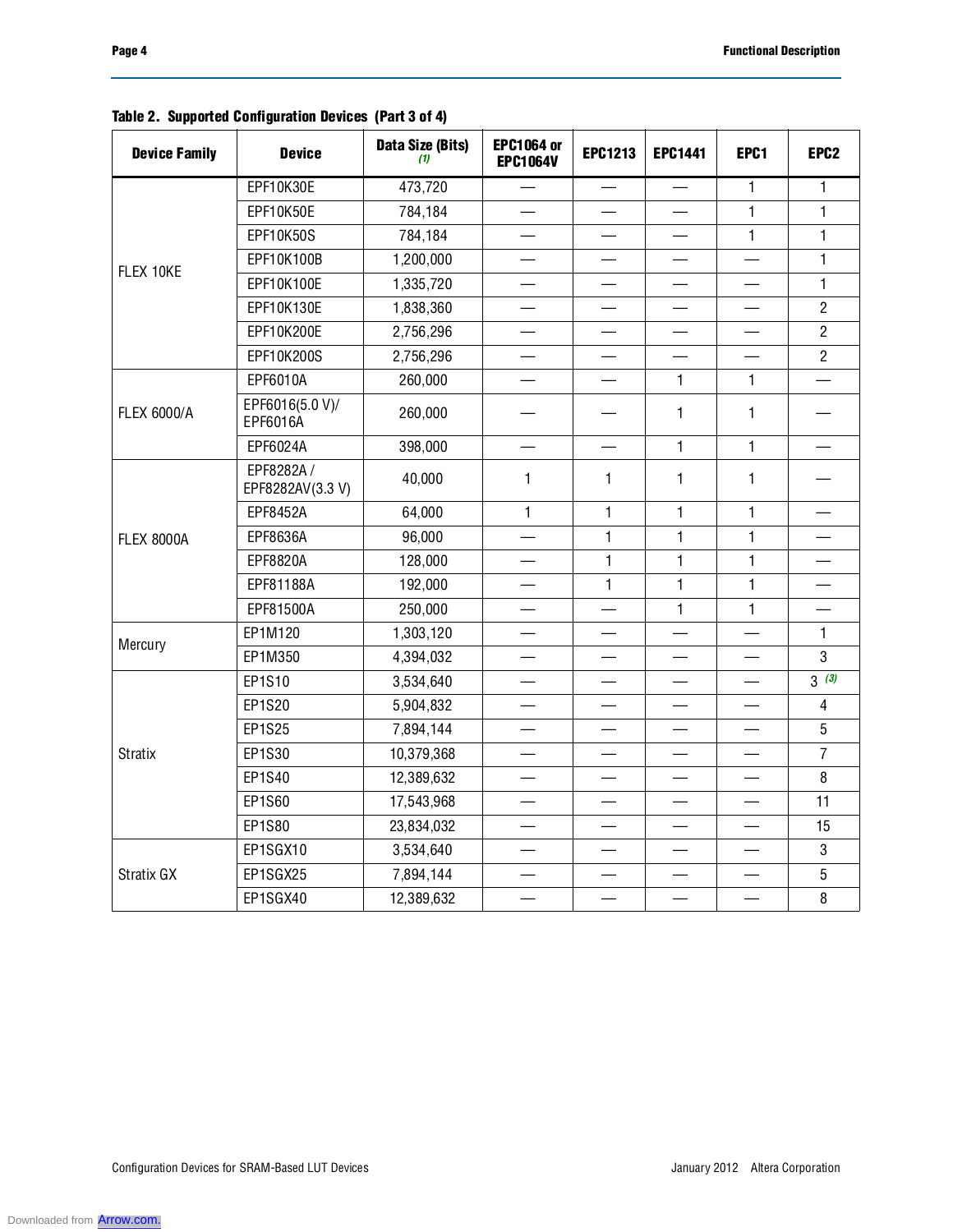| <b>Device Family</b> | <b>Device</b> | Data Size (Bits)<br>(1) | <b>EPC1064 or</b><br><b>EPC1064V</b> | <b>EPC1213</b> | <b>EPC1441</b> | EPC1 | EPC <sub>2</sub> |
|----------------------|---------------|-------------------------|--------------------------------------|----------------|----------------|------|------------------|
|                      | EP2S15        | 5,000,000               |                                      |                |                |      | 3                |
|                      | EP2S30        | 10,100,000              |                                      |                |                |      |                  |
| Stratix II           | EP2S60        | 17,100,000              |                                      |                |                |      | 11               |
|                      | EP2S90        | 27,500,000              |                                      |                |                |      | 17               |
|                      | EP2S130       | 39,600,000              |                                      |                |                |      | 24               |
|                      | EP2S180       | 52,400,000              |                                      |                |                |      | 31               |

**Table 2. Supported Configuration Devices (Part 4 of 4)**

**Notes to Table 2:**

(1) Raw Binary File (**.rbf**) were used to determine these sizes.

(2) This number is calculated with the Cyclone series compression feature enabled.

(3) EP1S10 ES devices requires four EPC2 devices.

#### Figure 1 shows the configuration device block diagram.

#### **Figure 1. Configuration Device Block Diagram**



#### **FLEX 8000 Device Configuration Using an EPC1, EPC1441, EPC1213, EPC1064, or EPC1064V**



#### **Notes to Figure 1:**

- (1) The EPC1441 devices do not support data cascading. The EPC1, EPC2, and EPC1213 devices support data cascading.
- (2) The OE pin is a bidirectional open-drain pin.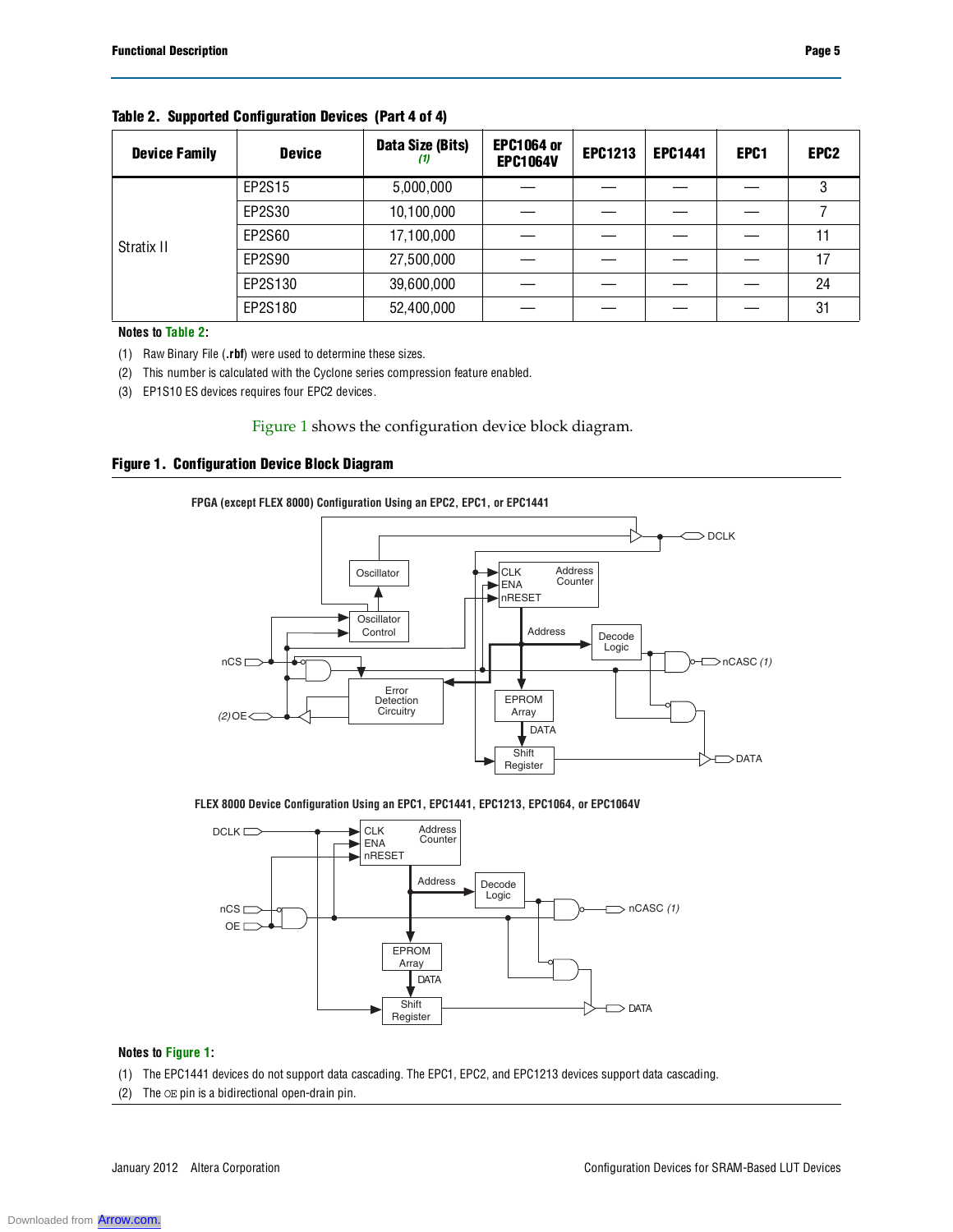### **Device Configuration**

The EPC1, EPC2, and EPC1441 devices store configuration data in its erasable programmable read-only memory (EPROM) array and serially clock data out using an internal oscillator. The OE, *n*CS, and DCLK pins supply the control signals for the address counter and the DATA output tri-state buffer. The configuration device sends a serial bitstream of configuration data to its DATA pin, which is routed to the DATA0 input of the FPGA.

The control signals for configuration devices, OE, *n*CS, and DCLK, interface directly with the FPGA control signals, *n*STATUS, CONF\_DONE, and DCLK. All Altera FPGAs can be configured by a configuration device without requiring an external intelligent controller.

**1 An EPC2 device cannot configure FLEX 8000 or FLEX 6000 devices. For configuration** devices that support FLEX 8000 or FLEX 6000 devices, refer to Table 2.

Figure 2 shows the basic configuration interface connections between the configuration device and the Altera FPGA.

**Figure 2. Altera FPGA Configured Using an EPC1, EPC2, or EPC1441 Configuration Device** *(1)*



#### **Notes to Figure 2:**

- (1) For more information about configuration interface connections, refer to the configuration chapter in the appropriate device handbook.
- (2) The *n*INIT\_CONF pin which is available on EPC2 devices has an internal pull-up resistor that is always active. This means an external pull-up resistor is not required on the *n*INIT\_CONF/*n*CONFIG line. The *n*INIT\_CONF pin does not need to be connected if its functionality is not used. If the *n*INIT\_CONF pin is not used or unavailable, *n*CONFIG must be pulled to V<sub>CC</sub> either directly or through a resistor.
- (3) EPC2 devices have internal programmable pull-up resistors on OE and *n*CS pins. If internal pull-up resistors are used, do not use external pull-up resistors on these pins. The internal pull-up resistors are set by default in the Quartus II software. To turn off the internal pull-up resistors, check the **Disable nCS and OE pull-ups on configuration device** option when you generate programming files.

The EPC2 device allows you to begin configuration of the FPGA using an additional pin, *n*INIT\_CONF. The *n*INIT\_CONF pin of the EPC2 device can be connected to the *n*CONFIG pin of the FPGA, which allows the INIT\_CONF JTAG instruction to begin FPGA configuration. The INIT\_CONF JTAG instruction causes the EPC2 device to drive the *n*INIT\_CONF pin low, which in turn pulls the *n*CONFIG pin low. Pulling the *n*CONFIG pin low on the FPGA will reset the device. When the JTAG state machine exits this state, the  $nINT\_CONF$  pin is released and pulled high by an internal  $1-k\Omega$  resistor, which in turn pulls the *n*CONFIG pin high to begin configuration. If you do not use the *n*INIT\_CONF pin, disconnect the *n*INIT\_CONF pin, and pull the *n*CONFIG pin of the FPGA to  $V_{CC}$  either directly or through a resistor.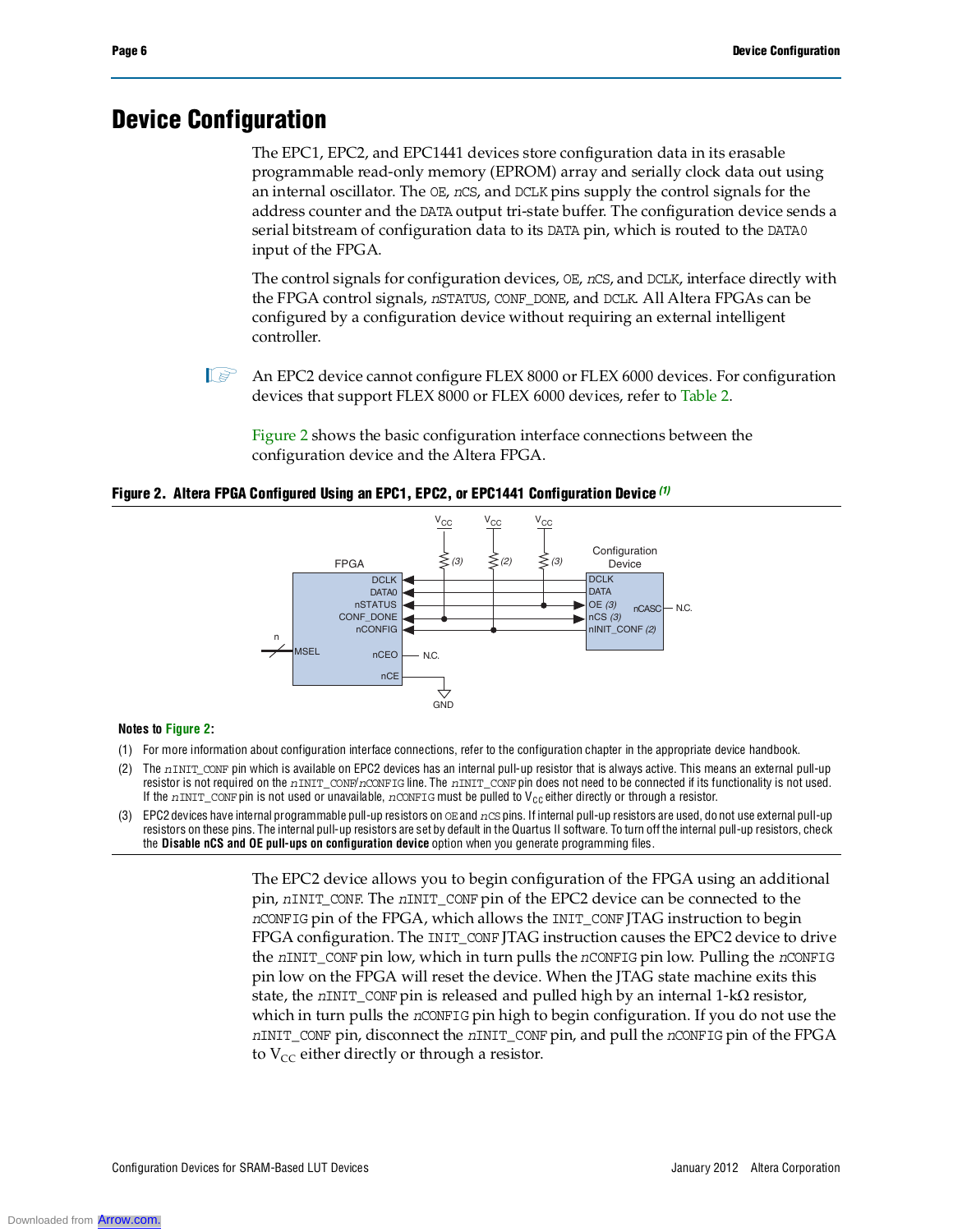The EPC2 device's OE and *n*CS pins have internal programmable pull-up resistors. If you use internal pull-up resistors, do not use external pull-up resistors on these pins. The internal pull-up resistors are set by default in the Quartus II software. To turn off the internal pull-up resistors, check the **Disable nCS and OE pull-ups on configuration device** option when you generate programming files.

The configuration device's OE and *n*CS pins control the tri-state buffer on its DATA output pin and enable the address counter and oscillator. When the OE pin is driven low, the configuration device resets the address counter and tri-states its DATA pin. The *n*CS pin controls the DATA output of the configuration device. If the *n*CS pin is held high after the OE reset pulse, the counter is disabled and the DATA output pin is tri-stated. If the *n*CS pin is driven low after the OE reset pulse, the counter and DATA output pin are enabled. When OE is driven low again, the address counter is reset and the DATA output pin is tri-stated, regardless of the state of the *n*CS pin.

If the FPGA's configuration data exceeds the capacity of a single EPC1 or EPC2 configuration device, you can cascade multiple EPC1 or EPC2 devices together. If multiple EPC1 or EPC2 devices are required, the *n*CASC and *n*CS pins provide handshaking between the configuration devices.

**IS EPC1441 and EPC1064/EPC1064V devices cannot be cascaded.** 

When configuring ACEX 1K, APEX 20K, APEX II, Arria GX, Cyclone, Cyclone II, FLEX 10K, Mercury, Stratix, Stratix GX, Stratix II, and Stratix II GX devices with cascaded EPC1 or EPC2 devices, the position of the EPC1 or EPC2 device in the chain determines its mode of operation. The first configuration device in the chain is the master, while subsequent configuration devices are slaves. The *n*INIT\_CONF pin of the EPC2 master device can be connected to the *n*CONFIG pin of the FPGAs, which allows the INIT\_CONF JTAG instruction to begin FPGA configuration. The *n*CS pin of the master configuration device is connected to the CONF\_DONE pin of the FPGAs, while its *n*CASC pin is connected to the *n*CS pin of the next slave configuration device in the chain. Additional EPC1 or EPC2 devices can be chained together by connecting the *n*CASC pin to the *n*CS pin of the next EPC1 or EPC2 slave device in the chain. The last device's *n*CS input comes from the previous device, while its *n*CASC pin is left floating. All other configuration pins, DCLK, DATA, and OE, are connected to every device in the chain.

For more information about configuration interface connections, including pull-up resistor values, supply voltages, and MSEL pin setting, refer to the configuration chapter in the appropriate device handbook.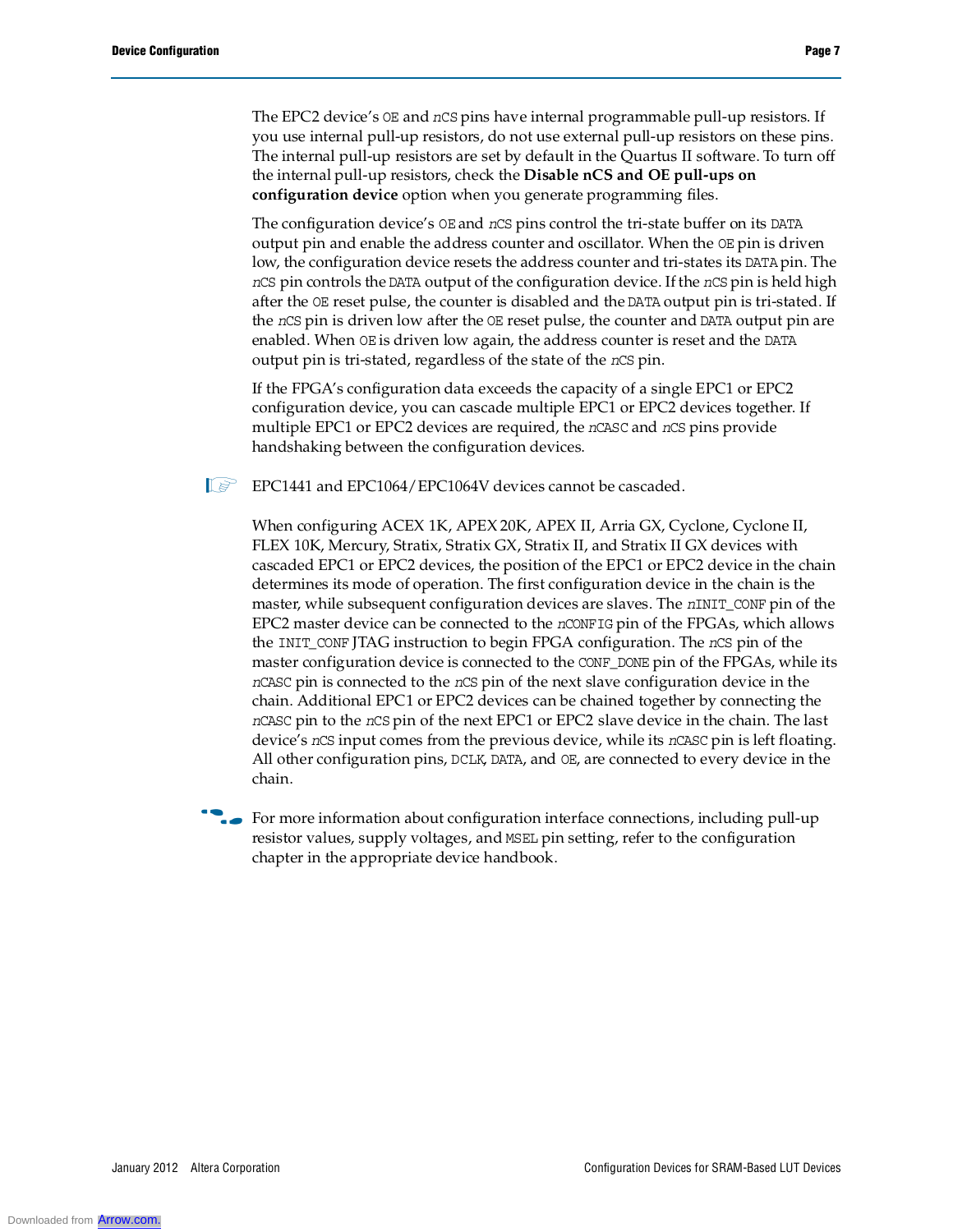Figure 3 shows the basic configuration interface connections between a configuration device chain and the Altera FPGA.





#### **Notes to Figure 3:**

- (1) For more information about configuration interface connections, refer to the configuration chapter in the appropriate device handbook.
- (2) The *n*INIT\_CONF pin which is available on EPC2 devices has an internal pull-up resistor that is always active. This means an external pull-up resistor is not required on the *n*INIT\_CONF/*n*CONFIG line. The *n*INIT\_CONF pin does not need to be connected if its functionality is not used. If the  $nINT\_COMP$  pin is not used or unavailable,  $nCONFIG$  must be pulled to V<sub>CC</sub> either directly or through a resistor.
- (3) EPC2 devices have internal programmable pull-up resistors on OE and *n*CS pins. If internal pull-up resistors are used, do not use external pull-up resistors on these pins. The internal pull-up resistors are set by default in the Quartus II software. To turn off the internal pull-up resistors, check the **Disable nCS and OE pull-ups on configuration device** option when you generate programming files.

When the first device in a configuration device chain is powered-up or reset, its *n*CS pin is driven low because it is connected to the CONF\_DONE pin of the FPGA. Because both OE and *n*CS pins are low, the first device in the chain recognizes it as the master device and controls configuration. Since the slave devices' *n*CS pin is fed by the previous devices' *n*CASC pin, its *n*CS pin is high after power-up and reset. In the slave configuration devices, the DATA output is tri-stated and DCLK is an input. During configuration, the master device supplies the clock through DCLK to the FPGA and to any slave configuration devices. The EPC1 or EPC2 master device also provides the first stream of data to the FPGA during multi-device configuration. After the EPC1 or EPC2 master device finishes sending configuration data, it tri-states its DATA pin to avoid contention with other configuration devices. The EPC1 or EPC2 master device also drives its *n*CASC pin low, which pulls the *n*CS pin of the next device low. This action signals the EPC1 or EPC2 slave device to start sending configuration data to the FPGAs.

The EPC1 or EPC2 master device clocks all slave configuration devices until configuration is complete. When all configuration data is transferred and the *n*CS pin on the EPC1 or EPC2 master device is driven high by the FPGA's CONF\_DONE pin, the EPC1 or EPC2 master device then goes into zero-power (idle) state. The EPC2 master device drives DATA high and DCLK low, while the EPC1 and EPC1441 device tri-state DATA and drive DCLK low.

If the *n*CS pin on the EPC1 or EPC2 master device is driven high before all configuration data is transferred, the EPC1 or EPC2 master device drives its OE signal low, which in turn drives the FPGA's *n*STATUS pin low, indicating a configuration error. Additionally, if the configuration device generates its data and detects that the CONF\_DONE pin has not gone high, it recognizes that the FPGA has not configured successfully. EPC1 and EPC2 devices wait for 16 DCLK cycles after the last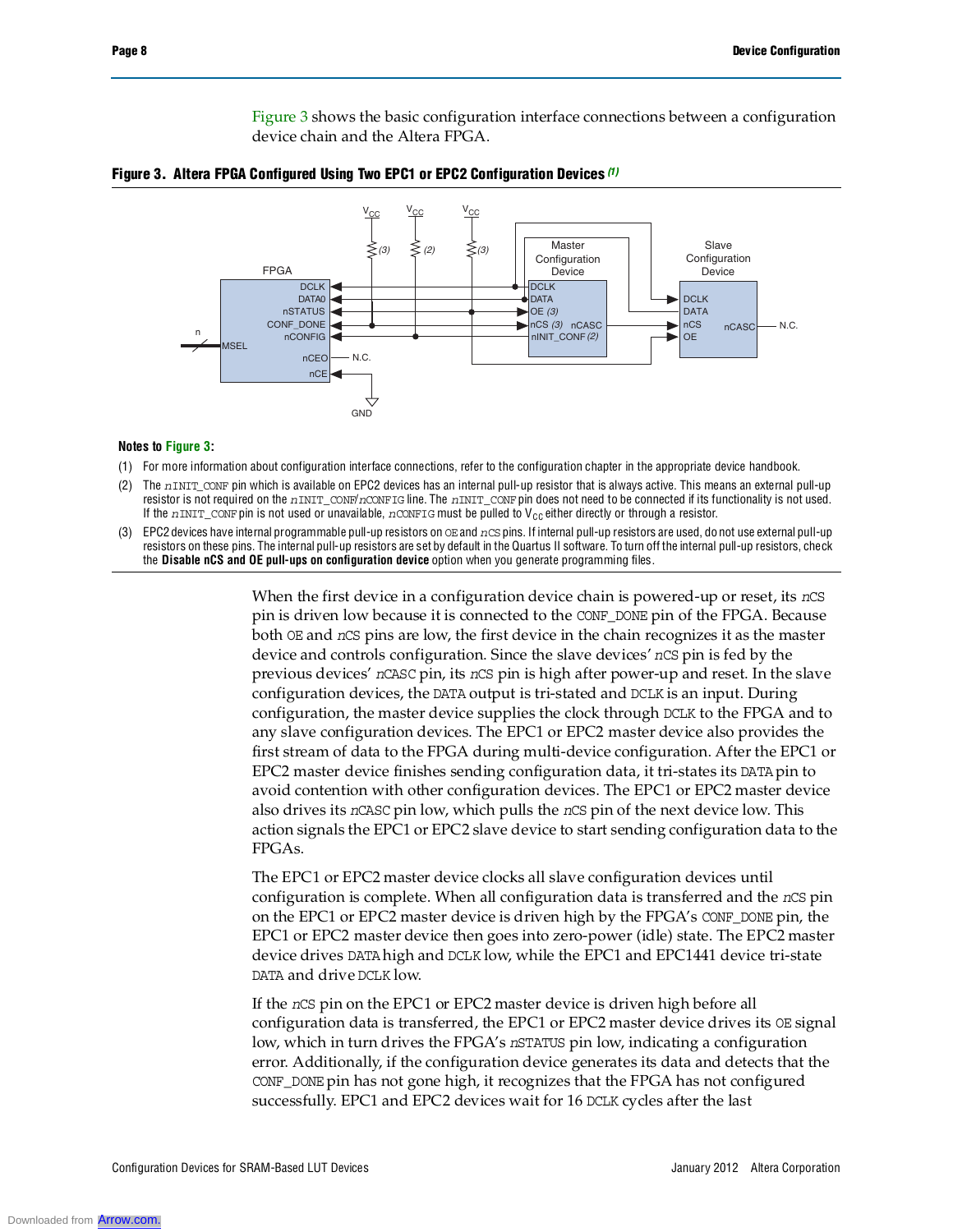configuration bit was sent for the CONF\_DONE pin to reach a high state. In this case, the configuration device pulls its OE pin low, which in turn drives the target device's *n*STATUS pin low. Configuration automatically restarts if the **Auto-restart configuration on error** option is turned on in the Quartus II software from the **General** tab of the **Device & Pin Options** dialog box or the MAX+PLUS II software's **Global Project Device Options** dialog box (Assign menu).

**For more information about FPGA configuration and configuration interface** connections between configuration devices and Altera FPGAs, refer to the configuration chapter in the appropriate device handbook.

### **Power and Operation**

This section describes power-on reset (POR) delay, error detection, and 3.3-V and 5.0-V operation of Altera configuration devices.

### **Power-On Reset**

During initial power-up, a POR delay occurs to permit voltage levels to stabilize. When configuring an FPGA with one EPC1, EPC2, or EPC1441 device, the POR delay occurs inside the configuration device and the POR delay is a maximum of 200 ms. When configuring a FLEX 8000 device with one EPC1213, EPC1064, or EPC1064V device, the POR delay occurs inside the FLEX 8000 device and the POR delay is typically 100 ms, with a maximum of 200 ms.

During POR, the configuration device drives its OE pin low. This low signal delays configuration because the OE pin is connected to the target FPGA's *n*STATUS pin. When the configuration device completes POR, it releases its open-drain OE pin, which is then pulled high by a pull-up resistor.

 $\mathbb{I}$  You should power up the FPGA before the configuration device exits POR to avoid the master configuration device from entering slave mode.

If the FPGA is not powered up before the configuration device exits POR, the CONF\_DONE/*n*CS line is high because of the pull-up resistor. When the configuration device exits POR and releases OE, it sees *n*CS high, which signals the configuration device to enter slave mode. Therefore, configuration will not begin because the DATA output is tri-stated and DCLK is an input pin in slave mode.

### **Error Detection Circuitry**

The EPC1, EPC2, and EPC1441 configuration devices have built-in error detection circuitry for configuring ACEX 1K, APEX 20K, APEX II, Arria GX, Cyclone, Cyclone II, FLEX 10K, FLEX 6000, Mercury, Stratix, Stratix GX, Stratix II, or Stratix II GX devices.

Built-in error detection circuitry uses the *n*CS pin of the configuration device, which monitors the CONF\_DONE pin on the FPGA. If the *n*CS pin on the EPC1 or EPC2 master device is driven high before all configuration data is transferred, the EPC1 or EPC2 master device drives its OE signal low, which in turn drives the FPGA's *n*STATUS pin low, indicating a configuration error. Additionally, if the configuration device generates its data and detects that the CONF\_DONE pin has not gone high, it recognizes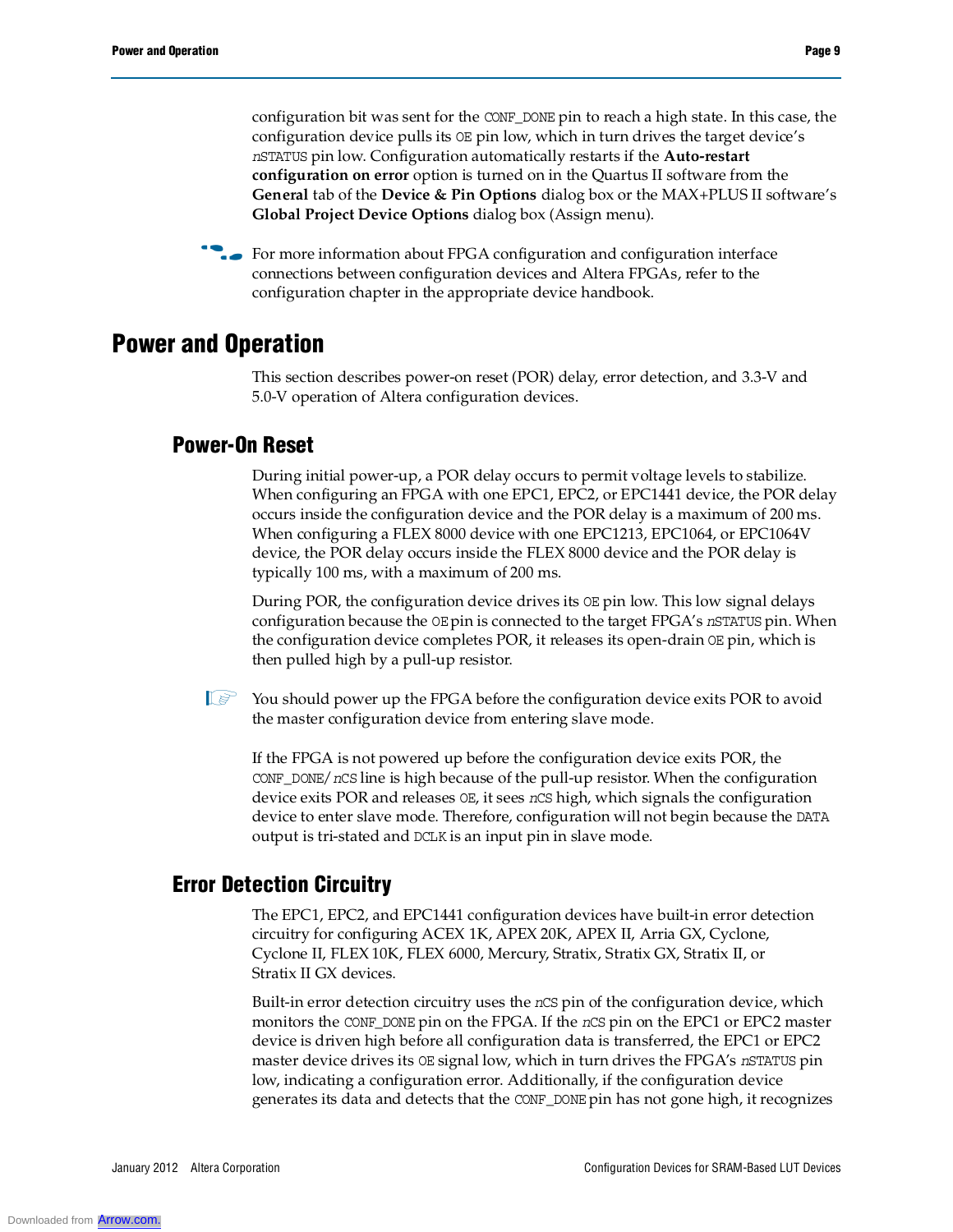that the FPGA has not configured successfully. EPC1 and EPC2 devices wait for 16 DCLK cycles after the last configuration bit was sent for the CONF\_DONE pin to reach a high state. In this case, the configuration device pulls its  $OE$  pin low, which in turn drives the target device's *n*STATUS pin low. Configuration automatically restarts if the **Auto-restart configuration on error** option is turned on in the Quartus II software from the **General** tab of the **Device & Pin Options** dialog box or the MAX+PLUS II software's **Global Project Device Options** dialog box (Assign menu).

In addition, if the FPGA detects a cyclic redundancy check (CRC) error in the received data, it will flag the error by driving the *n*STATUS signal low. This low signal on *n*STATUS drives the OE pin of the configuration device low, which resets the configuration device. CRC checking is performed when configuring all Altera FPGAs.

### **3.3-V or 5.0-V Operation**

Power the EPC1, EPC2, and EPC 1441 configuration device at 3.3 V or 5.0 V. For each configuration device, an option must be set for the 3.3-V or 5.0-V operation.

For EPC1 and EPC1441 configuration devices, 3.3-V or 5.0-V operation is controlled by a programming bit in the **.pof**. The **Low-Voltage mode** option in the Options tab of the Configuration Device Options dialog box in the Quartus II software or the **Use Low-Voltage Configuration EPROM** option in the **Global Project Device Options** dialog box (Assign menu) in the MAX+PLUS II software sets this parameter. For example, EPC1 devices are programmed automatically to operate in 3.3-V mode when configuring FLEX 10KA devices, which have a  $V_{CC}$  voltage of 3.3 V. In this example, the EPC1 device's VCC pin is connected to a 3.3-V power supply.

For EPC2 devices, this option is set externally by the VCCSEL pin. In addition, the EPC2 device has an externally controlled option, set by the VPPSEL pin, to adjust the programming voltage to 5.0 V or 3.3 V. The functions of the VCCSEL and VPPSEL pins are described below. These pins are only available in the EPC2 devices.

- VCCSEL pin—For EPC2 configuration devices, 5.0-V or 3.3-V operation is controlled by the VCCSEL option pin. The device functions in 5.0-V mode when VCCSEL is connected to GND and 3.3-V mode when VCCSEL is connected to  $V_{CC}$ .
- **■** VPPSEL pin—The  $V_{PP}$  programming power pin of the EPC2 device is normally tied to  $V_{CC}$ . For EPC2 devices operating at 3.3 V, it is possible to improve ISP time by setting  $V_{PP}$  to 5.0 V. For all other configuration devices,  $V_{PP}$  must be tied to  $V_{CC}$ . The VPPSEL pin of the EPC2 device must be set in accordance with the VPP pin of the EPC2 device. If the VPP pin is supplied by a 5.0-V power supply, VPPSEL must be connected to GND and if the VPP pin is supplied by a 3.3-V power supply, VPPSEL must be connected to  $V_{CC}$ .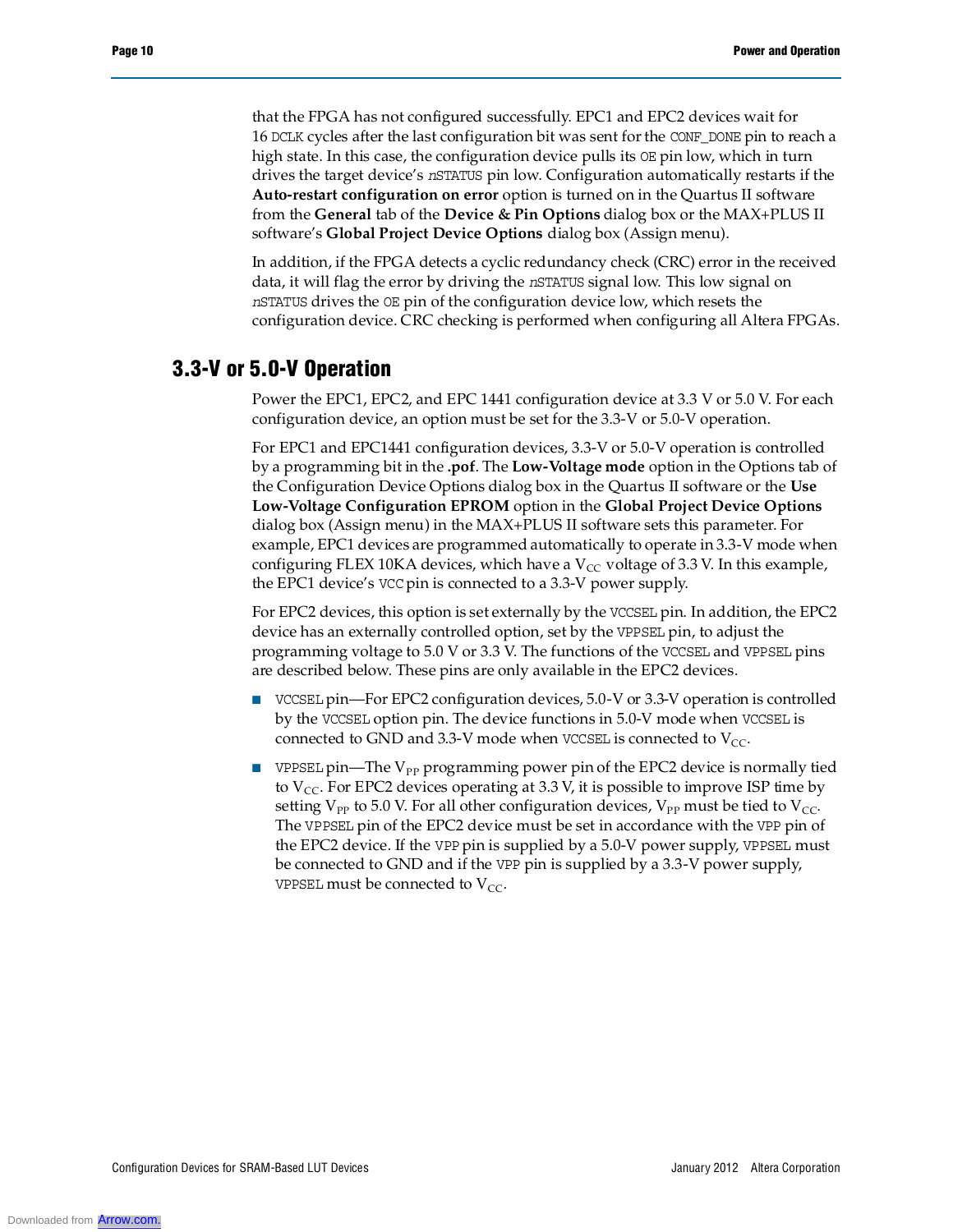Table 3 lists the relationship between the  $V_{CC}$  and  $V_{PP}$  voltage levels and the required logic level for VCCSEL and VPPSEL pins. A high logic level means the pin should be connected to  $V_{CC}$ , while a low logic level means the pin should be connected to GND.

**VCC Voltage Level (V) VPP Voltage Level (V) VCCSEL Pin Logic Level VPPSEL Pin Logic Level** 3.3 3.3 High High 3.3 5.0 High Low 5.0 5.0 Low Low

**Table 3. VCCSEL and VPPSEL Pin Functions on the EPC2 Device**

At a 3.3-V operation, all EPC2 inputs are 5.0-V tolerant, except for DATA, DCLK, and *n*CASC pins. The DATA and DCLK pins are used only to interface between the EPC2 device and the FPGA it is configuring. Table 4 lists the voltage tolerences of all EPC2 device pins.

| Pin               | 5.0-V Operation |                | 3.3-V Operation |                |  |
|-------------------|-----------------|----------------|-----------------|----------------|--|
|                   | 5.0-V Tolerant  | 3.3-V Tolerant | 5.0-V Tolerant  | 3.3-V Tolerant |  |
| <b>DATA</b>       |                 |                |                 |                |  |
| DCLK              |                 |                |                 |                |  |
| nCASC             |                 |                |                 |                |  |
| OE                |                 |                |                 |                |  |
| ncs               |                 |                |                 |                |  |
| <b>VCCSEL</b>     |                 |                |                 |                |  |
| VPPSEL            |                 |                |                 |                |  |
| <i>NINIT CONF</i> |                 |                |                 |                |  |
| TDI               |                 |                |                 |                |  |
| TMS               |                 |                |                 |                |  |
| TCK               |                 |                |                 |                |  |

**Table 4. EPC2 Device Input and Bidirectional Pin Voltage Tolerance**

If one EPC1, EPC2, or EPC1441 configuration device is powered at 3.3 V, the *n*STATUS and CONF\_DONE pull-up resistors must be connected to 3.3 V. If these configuration devices are powered at 5.0 V, the *n*STATUS and CONF\_DONE pull-up resistors can be connected to either 3.3 V or 5.0 V.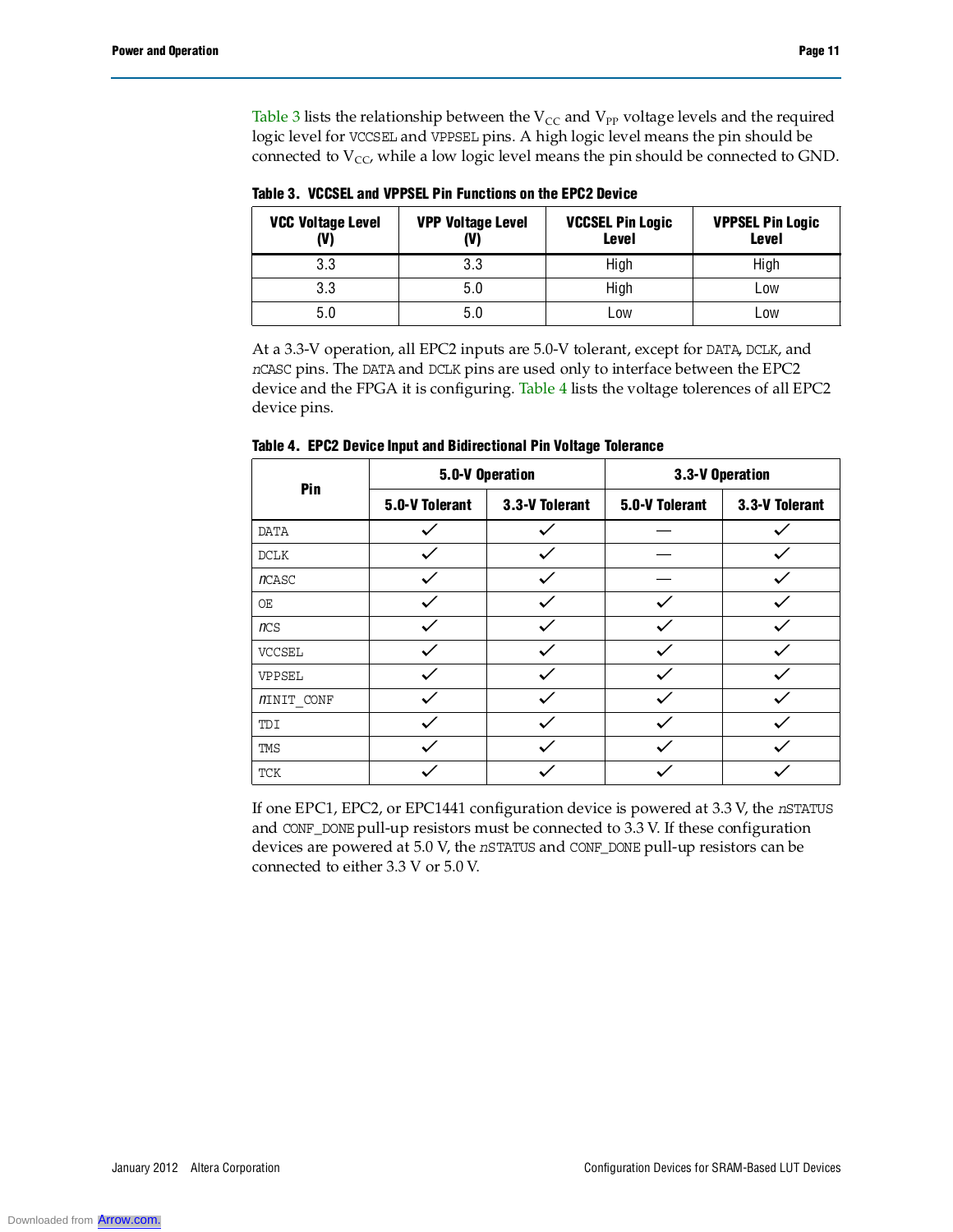## **Programming and Configuration File Support**

The Quartus II and MAX+PLUS II softwares provide programming support for Altera configuration devices. During compilation, the Quartus II and MAX+PLUS II softwares automatically generates a **.pof**, which is used to program the configuration devices. In a multi-device configuration, the software combines the programming files for multiple ACEX 1K, APEX 20K, APEX II, Arria GX, Cyclone, Cyclone II, FLEX 10K, Mercury, Stratix, Stratix GX, Stratix II, and Stratix II GX devices into one or more configuration devices. The software allows you to select the appropriate configuration device to store the data for each FPGA.

All Altera configuration devices are programmable using Altera programming hardware in conjunction with the Quartus II or MAX+PLUS II software. In addition, many third-party programmers offer programming hardware that supports Altera configuration devices.

1 An EPC2 device can be programmed with a **.pof** generated for an EPC1 or EPC1441 device. An EPC1 device can be programmed with a **.pof** generated for an EPC1441 device.

EPC2 configuration devices can be programmed in-system through its industry-standard four-pin JTAG interface. ISP capability in the EPC2 devices provide ease in prototyping and FPGA functionality. When programming multiple EPC2 devices in a JTAG chain, the Quartus II and MAX+PLUS II softwares and other programming methods employ concurrent programming to simultaneously program multiple devices and reduce programming time. EPC2 devices can be programmed and erased up to 100 times.

After programming an EPC2 device in-system, FPGA configuration is initiated by the INIT\_CONF JTAG instruction of the EPC2 device. For more information, refer to Table 6.

**For more information about programming and configuration support, refer to the** following documents:

- *Altera Programming Hardware Data Sheet*
- *USB-Blaster Download Cable User Guide*
- *MasterBlaster Serial/USB Communications Cable User Guide*
- *ByteBlaster II Download Cable User Guide*
- *ByteBlasterMV Download Cable User Guide*
- *BitBlaster Serial Download Cable Data Sheet*

You can also program the configuration devices using the Quartus II or MAX+PLUS II software with the APU or the appropriate configuration device programming adapter.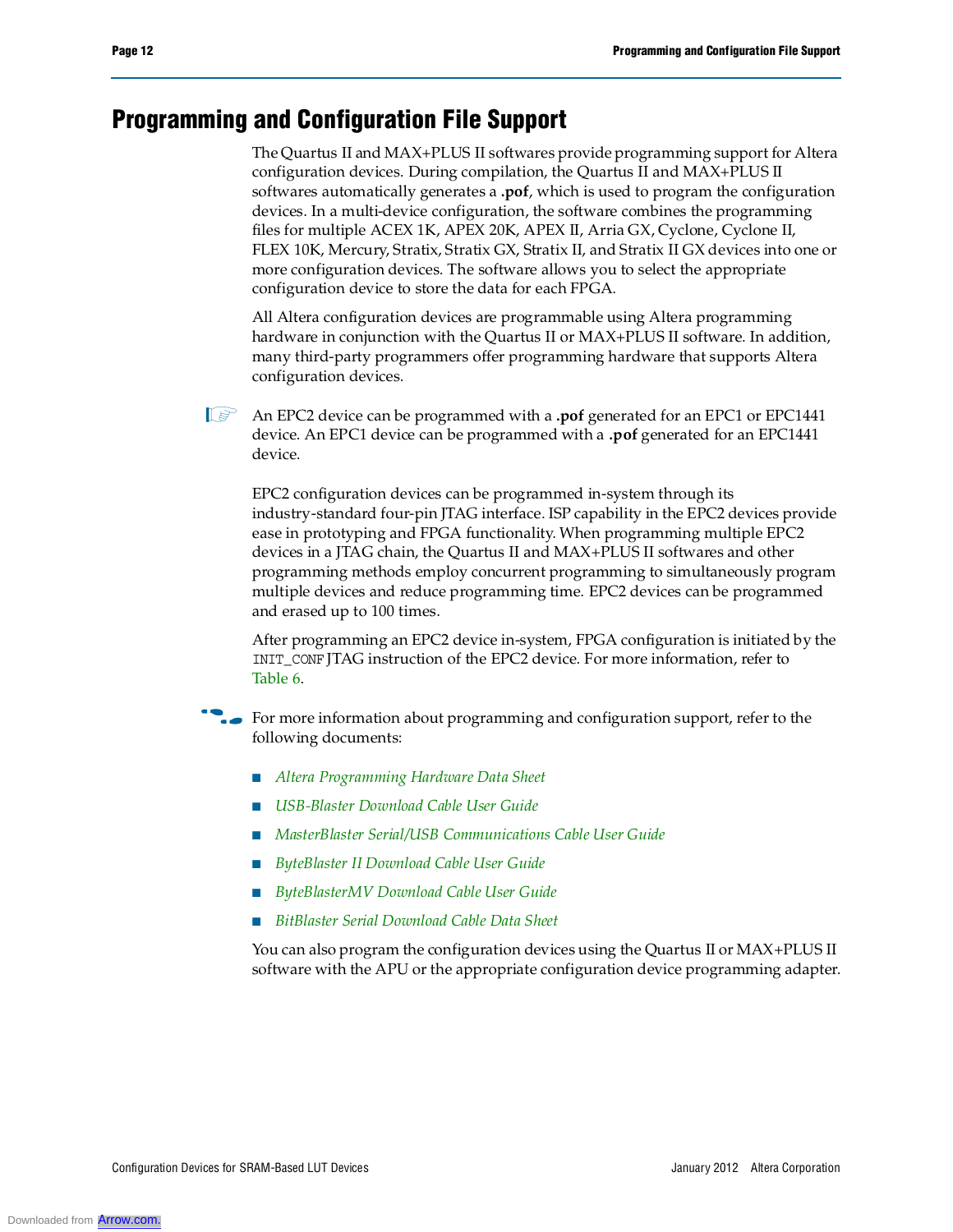Table 5 lists the programming adapter to use with each configuration device.

| <b>Device</b>    | <b>Package</b> | <b>Adapter</b>  |
|------------------|----------------|-----------------|
| EPC <sub>2</sub> | 20-pin J-Lead  | <b>PLMJ1213</b> |
|                  | 32-pin TQFP    | <b>PLMT1213</b> |
| EPC1             | 8-pin DIP      | PLMJ1213        |
|                  | 20-pin J-Lead  | PLMJ1213        |
|                  | 8-pin DIP      | PLMJ1213        |
| EPC1441          | 20-pin J-Lead  | PLMJ1213        |
|                  | 32-pin TQFP    | <b>PLMT1064</b> |

**Table 5. Programming Adapters**

To program Altera configuration devices using the Quartus II software and the APU, follow these steps:

- 1. Choose the **Quartus II Programmer** (Tools menu).
- 2. Load the appropriate **.pof** by clicking **Add**. The **Device** column displays the device for the current programming file.
- 3. Insert a blank configuration device into the programming adapter's socket.
- 4. Turn on the **Program/Configure**. You can also turn on **Verify** to verify the contents of a programmed device against the programming data loaded from a programming file.
- 5. Click **Start**.
- 6. After successful programming, you can place the configuration device on the PCB to configure the FPGA device.

To program Altera configuration devices using the MAX+PLUS II software and the APU, follow these steps:

- 1. Open the MAX+PLUS II Programmer.
- 2. Load the appropriate **.pof** using the **Select Programming File** dialog box (File menu). By default, the **Programmer** loads the current project's **.pof**. The **Device** field displays the device for the current programming file.
- 3. Insert a blank configuration device into the programming adapter's socket.
- 4. Click **Program**.
- 5. After successful programming, you can place the configuration device on the PCB to configure the FPGA device.

If you are cascading EPC1 or EPC2 devices, you must generate multiple **.pof**. The first device **.pof** have the same name as the project, while the second device **.pof** have the same name as the first, but with a "\_1" extension (e.g., **top\_1.pof**).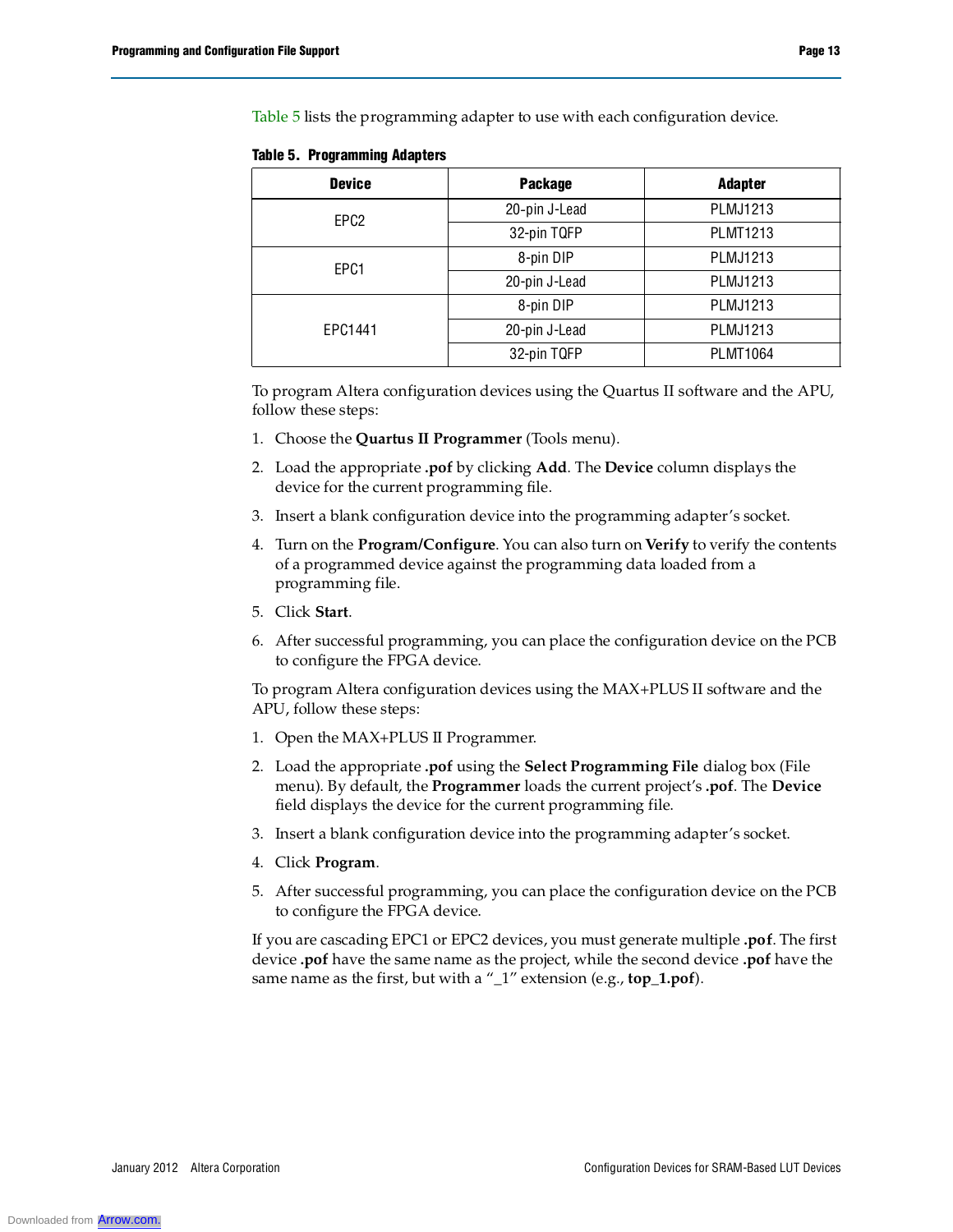# **IEEE Std. 1149.1 (JTAG) Boundary-Scan Testing**

The EPC2 device provides JTAG BST circuitry that complies with the IEEE Std. 1149.1-1990 specification. You can perform JTAG BST before or after configuration, but not during configuration. Table 6 lists the JTAG instructions supported by the EPC2 device.

**Table 6. EPC2 Device JTAG Instructions**

| <b>JTAG Instruction</b> | <b>OPCODE</b> | <b>Description</b>                                                                                                                                                                                                                                                                                                                                                                                                                                                                                                                                                                                                                                                                                                                                                                                                                                                                                                                   |
|-------------------------|---------------|--------------------------------------------------------------------------------------------------------------------------------------------------------------------------------------------------------------------------------------------------------------------------------------------------------------------------------------------------------------------------------------------------------------------------------------------------------------------------------------------------------------------------------------------------------------------------------------------------------------------------------------------------------------------------------------------------------------------------------------------------------------------------------------------------------------------------------------------------------------------------------------------------------------------------------------|
| SAMPLE/PRELOAD          | 00 0101 0101  | Allows a snapshot of a signal at the device pins to be captured and<br>examined during normal device operation and permits an initial data<br>pattern output at the device pins.                                                                                                                                                                                                                                                                                                                                                                                                                                                                                                                                                                                                                                                                                                                                                     |
| <b>EXTEST</b>           | 00 0000 0000  | Allows the external circuitry and board-level interconnections to be<br>tested by forcing a test pattern at the output pins and capturing<br>results at the input pins.                                                                                                                                                                                                                                                                                                                                                                                                                                                                                                                                                                                                                                                                                                                                                              |
| <b>BYPASS</b>           | 11 1111 1111  | Places the 1-bit bypass register between the TDI and TDO pins,<br>which allows the BST data to pass synchronously through a selected<br>device to adjacent devices during normal device operation.                                                                                                                                                                                                                                                                                                                                                                                                                                                                                                                                                                                                                                                                                                                                   |
| <b>IDCODE</b>           | 00 0101 1001  | Selects the device IDCODE register and places it between the TDI<br>and TDO pins, allowing the device IDCODE to be serially shifted out of<br>the TDO pin. The device IDCODE for the EPC2 configuration device is<br>shown below:                                                                                                                                                                                                                                                                                                                                                                                                                                                                                                                                                                                                                                                                                                    |
|                         |               | 0000 00010000000000010 00001101110 1                                                                                                                                                                                                                                                                                                                                                                                                                                                                                                                                                                                                                                                                                                                                                                                                                                                                                                 |
| <b>USERCODE</b>         | 00 0111 1001  | Selects the USERCODE register and places it between the TDI and<br>TDO pins, allowing the USERCODE to be serially shifted out of the<br>TDO pin. The 32-bit USERCODE is a programmable user-defined<br>pattern.                                                                                                                                                                                                                                                                                                                                                                                                                                                                                                                                                                                                                                                                                                                      |
| INIT CONF               | 00 0110 0001  | Initiates the FPGA re-configuration process by pulsing the<br>nINIT CONF pin low, which is connected to the FPGAs nCONFIG<br>pins. After this instruction is updated, the $nINT$ confinition is pulsed<br>low when the JTAG state machine enters the Run-Test/Idle state. The<br>nINIT CONF pin is then released and nCONFIG is pulled high by the<br>resistor after the JTAG state machine goes out of Run-Test/Idle state.<br>The FPGA configuration starts after the $n$ CONFIG pin goes high. As a<br>result, the FPGA is configured with the new configuration data stored<br>in the configuration device. You can add this function to your<br>programming file (.pof, .jam, .jbc) in the Quartus II software by<br>enabling the Initiate configuration after programming option in the<br>Programmer options window (Options menu). This instruction is<br>also used by the MAX+PLUS II software, .jam files, and .jbc files. |
| <b>ISP</b> Instructions |               | These instructions are used when programming an EPC2 device<br>using JTAG ports with a USB-Blaster, MasterBlaster, ByteBlaster II,<br>EthernetBlaster, or ByteBlasterMV download cable, or using a .jam,<br>.jbc, or .svf file using an embedded processor.                                                                                                                                                                                                                                                                                                                                                                                                                                                                                                                                                                                                                                                                          |

f For more information, refer to *AN39: IEEE 1149.1 JTAG Boundary-Scan Testing in Altera Devices*.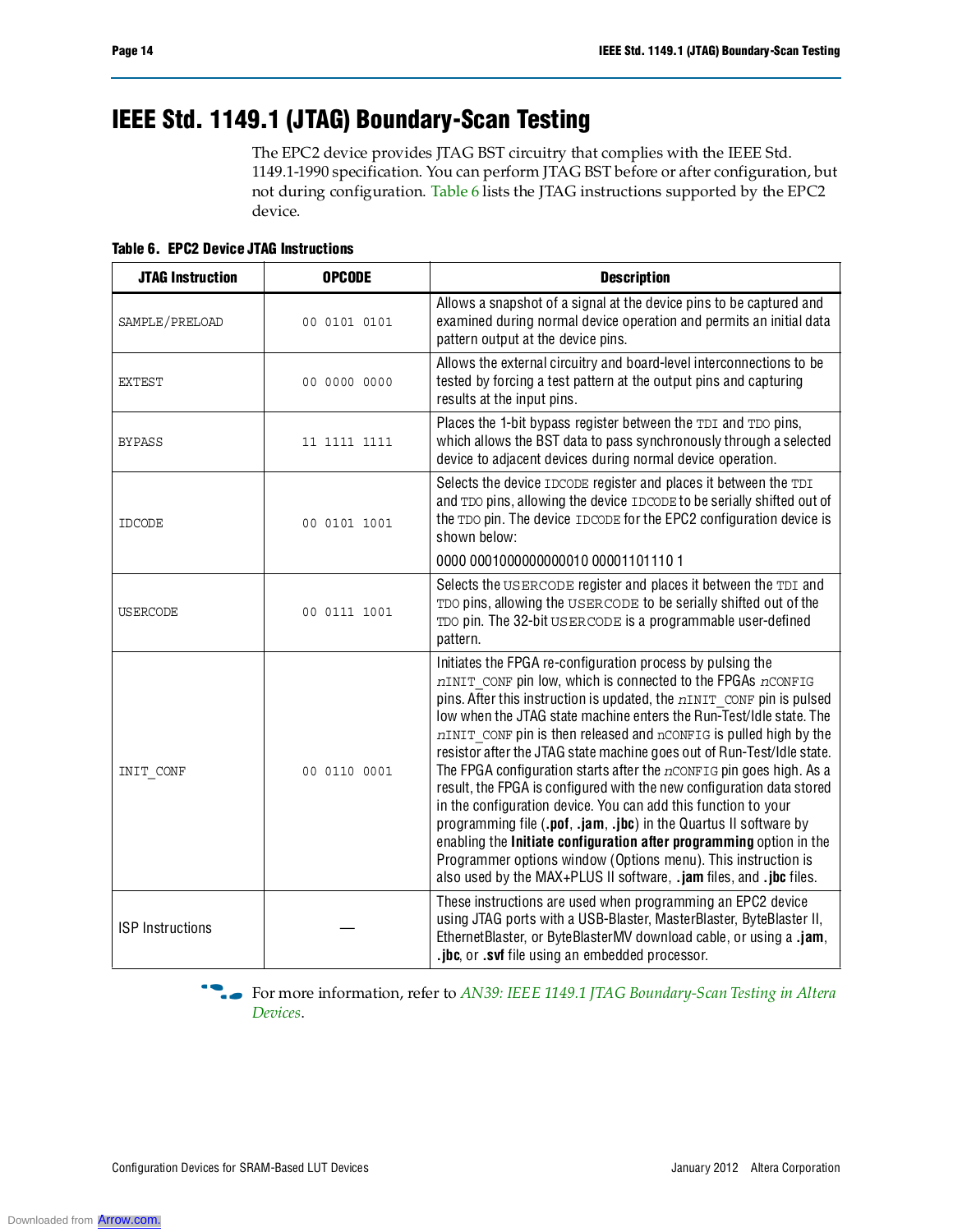

**Figure 4. EPC2 Device JTAG Waveforms**

Table 7 lists the timing parameters and values for configuration devices.

#### **Table 7. JTAG Timing Parameters and Values**

| <b>Symbol</b>     | <b>Parameter</b>                               | Min | Max | <b>Unit</b> |
|-------------------|------------------------------------------------|-----|-----|-------------|
| $t_{JCP}$         | TCK clock period                               | 100 |     | ns          |
| $t_{JGH}$         | TCK clock high time                            | 50  |     | ns          |
| $t_{JCL}$         | <b>TCK clock low time</b>                      | 50  |     | ns          |
| $t_{JPSU}$        | JTAG port setup time                           | 20  |     | ns          |
| $t_{JPH}$         | JTAG port hold time                            | 45  |     | ns          |
| $t_{\text{JPCO}}$ | JTAG port clock to output                      |     | 25  | ns          |
| $t_{JPZX}$        | JTAG port high impedance to valid output       |     | 25  | ns          |
| $t_{JPXZ}$        | JTAG port valid output to high impedance       |     | 25  | ns          |
| $t_{\rm JSSU}$    | Capture register setup time                    | 20  |     | ns          |
| $t_{JSH}$         | Capture register hold time                     | 45  |     | ns          |
| $t_{\text{JSCO}}$ | Update register clock to output                |     | 25  | ns          |
| $t_{\text{JSZX}}$ | Update register high impedance to valid output |     | 25  | ns          |
| $t_{JSXZ}$        | Update register valid output to high impedance |     | 25  | ns          |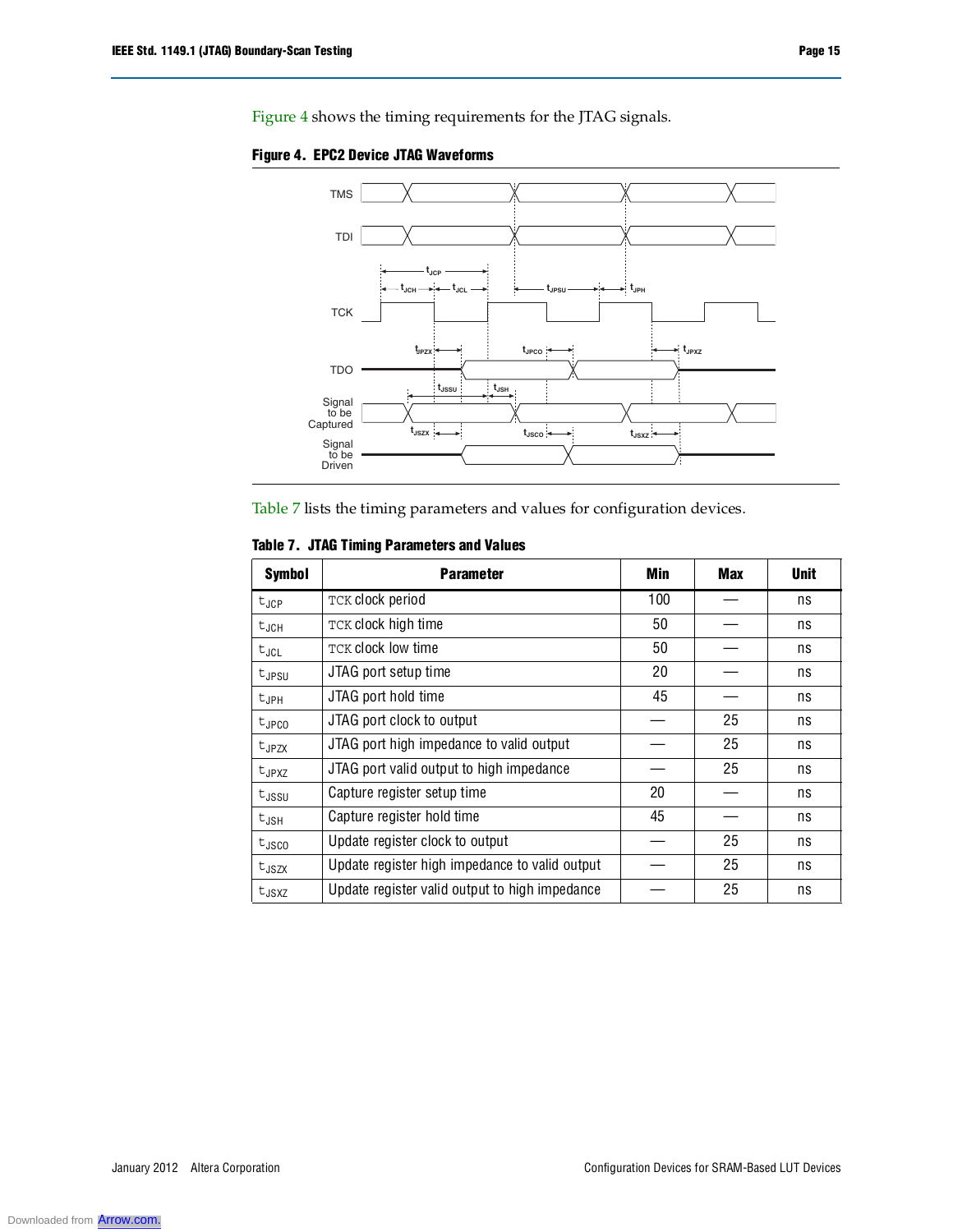# **Timing Information**

Figure 5 shows the timing waveform when using a configuration device.

#### **Figure 5. Timing Waveform Using a Configuration Device**



#### **Note to Figure 5:**

(1) The EPC2 device drives DCLK low and DATA high after configuration. The EPC1 and EPC1441 devices drive DCLK low and tri-state DATA after configuration.

Table 8 lists the timing parameters when using EPC2 devices at 3.3 V.

|  | Table 8. Timing Parameters when Using EPC2 devices at 3.3 V |  |  |
|--|-------------------------------------------------------------|--|--|
|--|-------------------------------------------------------------|--|--|

| <b>Symbol</b>                | <b>Parameter</b>                                               | Min | <b>Typ</b> | <b>Max</b> | <b>Units</b> |
|------------------------------|----------------------------------------------------------------|-----|------------|------------|--------------|
| $t_{\mathsf{POR}}$           | POR delay (1)                                                  |     |            | 200        | ms           |
| $t_{0EZX}$                   | OE high to DATA output enabled                                 |     |            | 80         | ns           |
| $t_{CE}$                     | OE high to first rising edge on DCLK                           |     |            | 300        | ns           |
| $t_{DSU}$                    | Data setup time before rising edge on DCLK                     | 30  |            |            | ns           |
| $t_{DH}$                     | Data hold time after rising edge on DCLK                       | 0   |            |            | ns           |
| $t_{\rm CO}$                 | DCLK to DATA out                                               |     |            | 30         | ns           |
| t <sub>CDOE</sub>            | DCLK to DATA enable/disable                                    |     |            | 30         | ns           |
| $f_{CLK}$                    | DCLK frequency                                                 | 5   | 7.7        | 12.5       | <b>MHz</b>   |
| $t_{MCH}$                    | DCLK high time for the first device in the configuration chain | 40  | 65         | 100        | ns           |
| $t_{MCL}$                    | DCLK low time for the first device in the configuration chain  | 40  | 65         | 100        | ns           |
| $t_{\scriptstyle\text{SCH}}$ | DCLK high time for subsequent devices                          | 40  |            |            | ns           |
| $t_{\scriptstyle\text{SCL}}$ | DCLK low time for subsequent devices                           | 40  |            |            | ns           |
| $t_{CASC}$                   | DCLK rising edge to nCASC                                      |     |            | 25         | ns           |
| $t_{\text{CCA}}$             | nCS to nCASC cascade delay                                     |     |            | 15         | ns           |
| $t_{0EW}$                    | OE low pulse width (reset) to guarantee counter reset          | 100 |            |            | ns           |
| $t_{\text{OEC}}$             | OE low (reset) to DCLK disable delay                           |     |            | 30         | ns           |
| $t_{NRCAS}$                  | OE low (reset) to nCASC delay                                  |     |            | 30         | ns           |

#### **Note to Table 8:**

(1) During initial power-up, a POR delay occurs to permit voltage levels to stabilize. Subsequent reconfigurations do not incur this delay.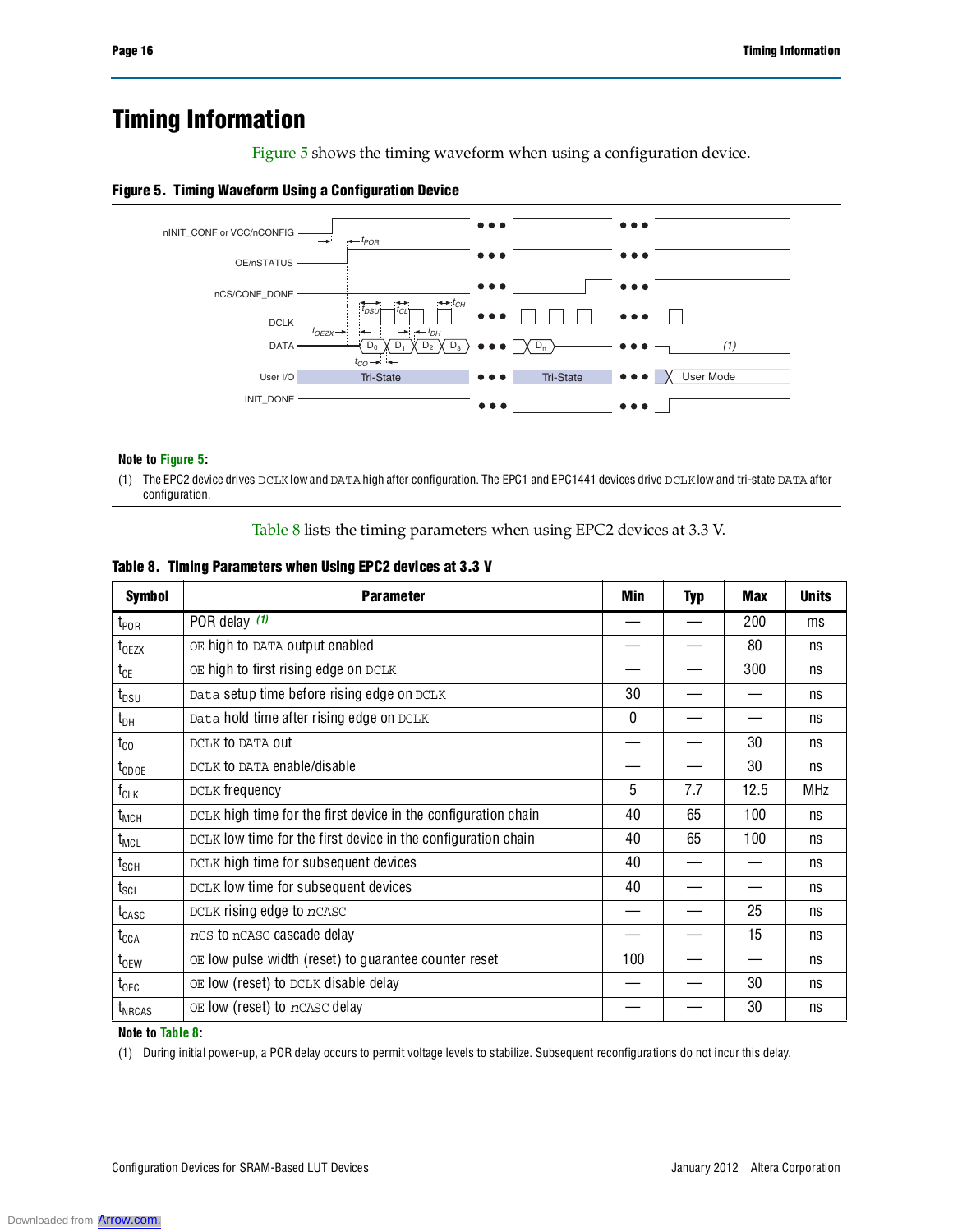Table 9 lists the timing parameters when using EPC1 and EPC1441 devices at 3.3 V.

| Table 9. Timing Parameters when Using EPC1 and EPC1441 Devices at 3.3 V |
|-------------------------------------------------------------------------|
|-------------------------------------------------------------------------|

| <b>Symbol</b>                | <b>Parameter</b>                                               | <b>Min</b>     | <b>Typ</b> | <b>Max</b> | <b>Units</b> |
|------------------------------|----------------------------------------------------------------|----------------|------------|------------|--------------|
| $t_{\mathsf{POR}}$           | POR delay $(1)$                                                |                |            | 200        | ms           |
| t <sub>OEZX</sub>            | OE high to DATA output enabled                                 |                |            | 80         | ns           |
| $t_{CE}$                     | OE high to first rising edge on DCLK                           |                |            | 300        | ns           |
| $t_{DSU}$                    | Data setup time before rising edge on DCLK                     | 30             |            |            | ns           |
| $t_{DH}$                     | Data hold time after rising edge on DCLK                       | 0              |            |            | ns           |
| $t_{\rm CO}$                 | DCLK to DATA out                                               |                |            | 30         | ns           |
| tcdoe                        | DCLK to DATA enable/disable                                    |                |            | 30         | ns           |
| $f_{CLK}$                    | DCLK frequency                                                 | $\overline{2}$ | 4          | 10         | <b>MHz</b>   |
| t <sub>MCH</sub>             | DCLK high time for the first device in the configuration chain | 50             | 125        | 250        | ns           |
| t <sub>MCL</sub>             | DCLK low time for the first device in the configuration chain  | 50             | 125        | 250        | ns           |
| $t_{\scriptstyle\text{SCH}}$ | DCLK high time for subsequent devices                          | 50             |            |            | ns           |
| $t_{\texttt{SCL}}$           | DCLK low time for subsequent devices                           | 50             |            |            | ns           |
| t <sub>CASC</sub>            | DCLK rising edge to nCASC                                      |                |            | 25         | ns           |
| t <sub>CCA</sub>             | nCS to nCASC cascade delay                                     |                |            | 15         | ns           |
| $t_{0EW}$                    | OE low pulse width (reset) to guarantee counter reset          | 100            |            |            | ns           |
| $t_{\text{OEC}}$             | OE low (reset) to DCLK disable delay                           |                |            | 30         | ns           |
| t <sub>NRCAS</sub>           | OE low (reset) to nCASC delay                                  |                |            | 30         | ns           |

#### **Note to Table 9:**

(1) During initial power-up, a POR delay occurs to permit voltage levels to stabilize. Subsequent reconfigurations do not incur this delay.

Table 10 lists the timing parameters when using EPC1, EPC2, and EPC1441 devices at 5.0 V.

| <b>Symbol</b>                | <b>Parameter</b>                                               | Min | Typ | <b>Max</b> | <b>Units</b> |
|------------------------------|----------------------------------------------------------------|-----|-----|------------|--------------|
| t <sub>por</sub>             | POR delay $(1)$                                                |     |     | 200        | ms           |
| $t_{0EZX}$                   | OE high to DATA output enabled                                 |     |     | 50         | ns           |
| $t_{CE}$                     | OE high to first rising edge on DCLK                           |     |     | 200        | ns           |
| $t_{DSU}$                    | Data setup time before rising edge on DCLK                     | 30  |     |            | ns           |
| $t_{DH}$                     | Data hold time after rising edge on DCLK                       | 0   |     |            | ns           |
| $t_{\rm CO}$                 | DCLK to DATA out                                               |     |     | 20         | ns           |
| $t_{\text{CDOE}}$            | DCLK to DATA enable/disable                                    |     |     | 20         | ns           |
| $f_{CLK}$                    | DCLK frequency                                                 | 6.7 | 10  | 16.7       | <b>MHz</b>   |
| t <sub>MCH</sub>             | DCLK high time for the first device in the configuration chain | 30  | 50  | 75         | ns           |
| t <sub>MCL</sub>             | DCLK low time for the first device in the configuration chain  | 30  | 50  | 75         | ns           |
| $t_{\scriptstyle\text{SCH}}$ | DCLK high time for subsequent devices                          | 30  |     |            | ns           |
| $t_{\scriptstyle\text{SCL}}$ | DCLK low time for subsequent devices                           | 30  |     |            | ns           |
| t <sub>CASC</sub>            | DCLK rising edge to nCASC                                      |     |     | 20         | ns           |
| t <sub>CCA</sub>             | nCS to nCASC cascade delay                                     |     |     | 10         | ns           |

| Table 10. Timing Parameters when Using EPC1, EPC2, and EPC1441 Devices at 5.0 V (Part 1 of 2) |
|-----------------------------------------------------------------------------------------------|
|-----------------------------------------------------------------------------------------------|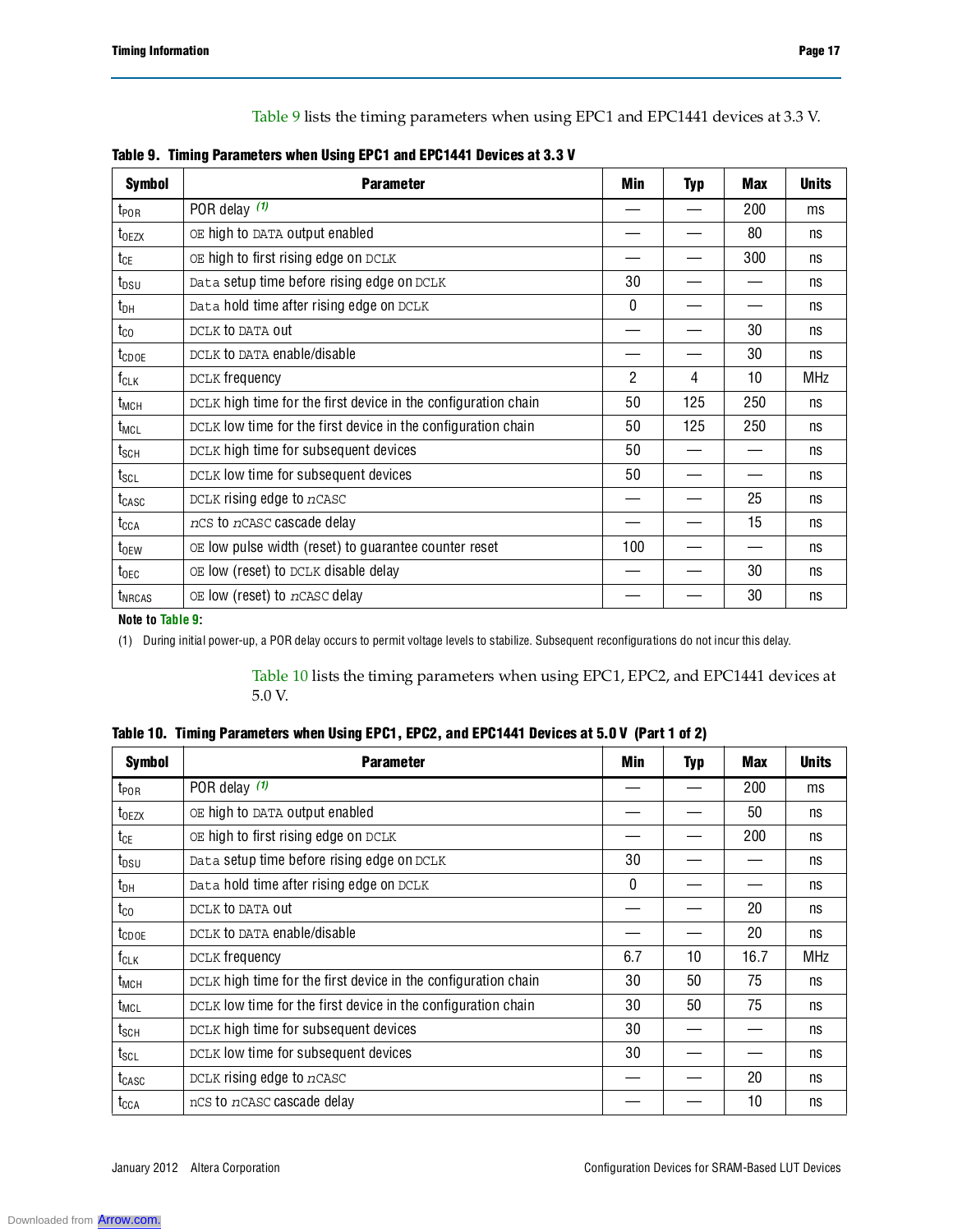| <b>Symbol</b>    | <b>Parameter</b>                                      | <b>Min</b> | <b>Typ</b> | <b>Max</b> | <b>Units</b> |
|------------------|-------------------------------------------------------|------------|------------|------------|--------------|
| t <sub>oew</sub> | OE low pulse width (reset) to guarantee counter reset | 100        |            |            | ns           |
| <b>TOEC</b>      | OE low (reset) to DCLK disable delay                  |            |            | 20         | ns           |
| <b>LNRCAS</b>    | OE low (reset) to nCASC delay                         |            |            | 25         | ns           |

#### **Table 10. Timing Parameters when Using EPC1, EPC2, and EPC1441 Devices at 5.0 V (Part 2 of 2)**

**Note to Table 10:**

(1) During initial power-up, a POR delay occurs to permit voltage levels to stabilize. Subsequent reconfigurations do not incur this delay.

Table 11 lists the timing parameters when using EPC1, EPC1064, EPC1064V, EPC1213, and EPC1441 devices when configuring the FLEX 8000 device.

|                | Table 11. FLEX 8000 Device Configuration Parameters Using EPC1, EPC1064, EPC1064V, EPC1213, and EPC1441 |  |  |
|----------------|---------------------------------------------------------------------------------------------------------|--|--|
| <b>Devices</b> |                                                                                                         |  |  |

| <b>Symbol</b>    | <b>Parameter</b>                             | <b>EPC1064V</b> |            |              |            | EPC1064 and<br><b>EPC1213</b> |            | <b>EPC1 and</b><br><b>EPC1441</b> |  | <b>Unit</b> |
|------------------|----------------------------------------------|-----------------|------------|--------------|------------|-------------------------------|------------|-----------------------------------|--|-------------|
|                  |                                              | <b>Min</b>      | <b>Max</b> | Min          | <b>Max</b> | Min                           | <b>Max</b> |                                   |  |             |
| torzx            | OE high to DATA output enabled               |                 | 75         |              | 50         |                               | 50         | ns                                |  |             |
| tcszx            | ncs low to DATA output enabled               |                 | 75         |              | 50         |                               | 50         | ns                                |  |             |
| tcsxz            | nCS high to DATA output disabled             |                 | 75         |              | 50         |                               | 50         | ns                                |  |             |
| $t_{CSS}$        | nCS low setup time to first DCLK rising edge | 150             |            | 100          |            | 50                            |            | ns                                |  |             |
| tcsh             | nCS low hold time after DCLK rising edge     | 0               |            | $\Omega$     |            | $\Omega$                      |            | ns                                |  |             |
| t <sub>DSU</sub> | Data setup time before rising edge on DCLK   | 75              |            | 50           |            | 50                            |            | ns                                |  |             |
| t <sub>DH</sub>  | Data hold time after rising edge on DCLK     | $\mathbf{0}$    |            | $\mathbf{0}$ |            | $\mathbf{0}$                  |            | ns                                |  |             |
| $t_{00}$         | DCLK to DATA out delay                       |                 | 100        |              | 75         |                               | 75         | ns                                |  |             |
| tck              | Clock period                                 | 240             |            | 160          |            | 100                           |            | ns                                |  |             |
| fck              | Clock frequency                              |                 | 4          |              | 6          |                               | 8          | <b>MHz</b>                        |  |             |
| tcl              | DCLK low time                                | 120             |            | 80           | —          | 50                            |            | ns                                |  |             |
| tch              | DCLK high time                               | 120             |            | 80           |            | 50                            |            | ns                                |  |             |
| txz              | OE low or nCS high to DATA output disabled   |                 | 75         |              | 50         |                               | 50         | ns                                |  |             |
| toEW             | OE pulse width to guarantee counter reset    | 150             |            | 100          |            | 100                           |            | ns                                |  |             |
| $t_{CASC}$       | Last DCLK + 1 to $n$ CASC low delay          |                 | 90         |              | 60         |                               | 50         | ns                                |  |             |
| tckxz            | Last $DCLK + 1$ to DATA tri-state delay      |                 | 75         |              | 50         |                               | 50         | ns                                |  |             |
| tcEOUT           | ncs high to ncasc high delay                 |                 | 150        |              | 100        |                               | 100        | ns                                |  |             |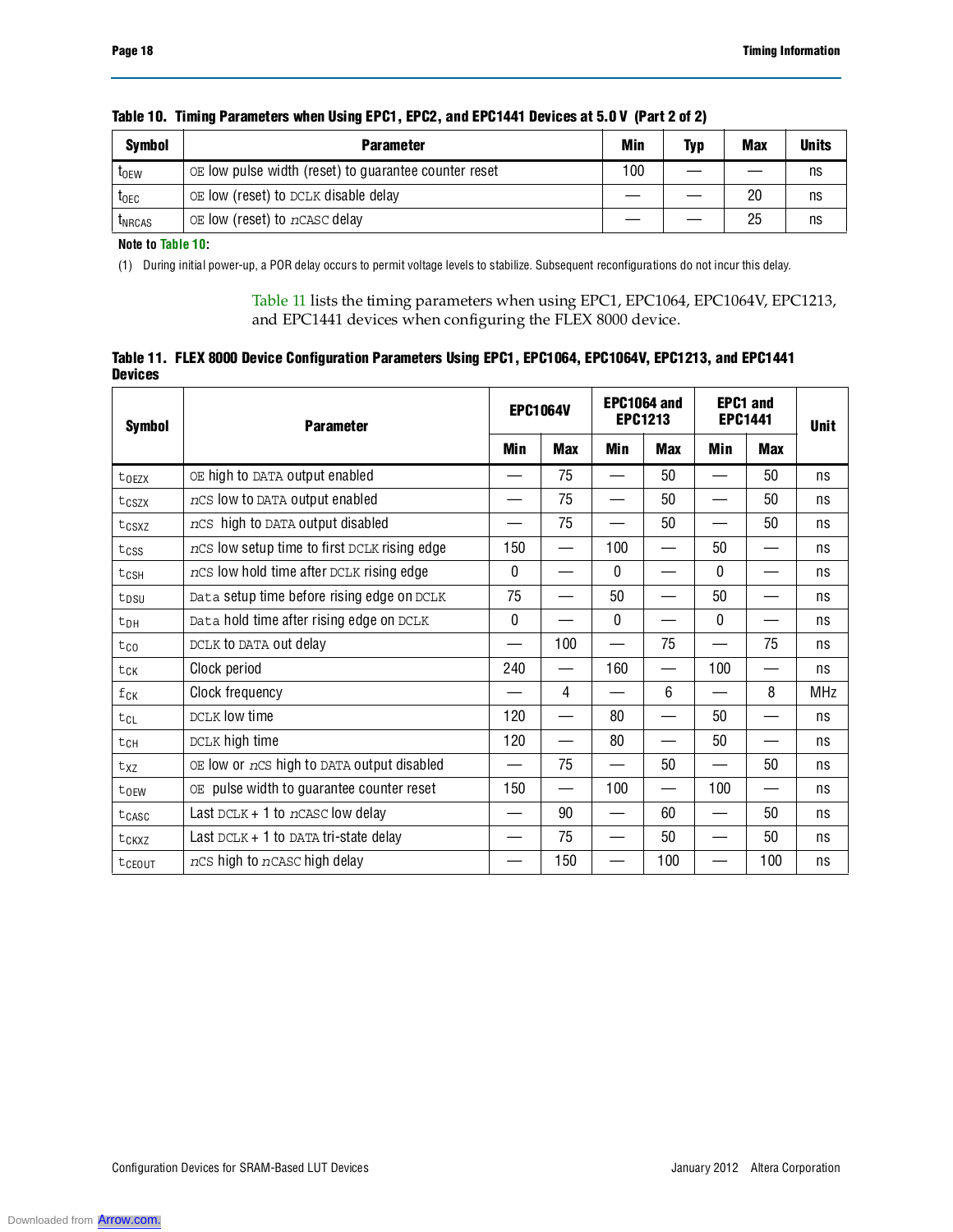# **Operating Conditions**

Table 12 through Table 19 list information about absolute maximum ratings, recommended operating conditions, DC operating conditions, and capacitance for configuration devices.

**Table 12. Absolute Maximum Ratings** *(1)*

| <b>Symbol</b>          | <b>Parameter</b>           | <b>Conditions</b>         | Min    | <b>Max</b> | <b>Unit</b> |
|------------------------|----------------------------|---------------------------|--------|------------|-------------|
| $V_{\mathsf{CC}}$      | Supply voltage             | With respect to GND $(2)$ | $-2.0$ | 7.0        |             |
| $V_{\parallel}$        | DC input voltage           | With respect to GND $(2)$ | $-2.0$ | 7.0        |             |
| IMAX                   | DC $V_{CC}$ or GND current |                           |        | 50         | mA          |
| $I_{\text{OUT}}$       | DC output current, per pin |                           | $-25$  | 25         | mA          |
| P <sub>D</sub>         | Power dissipation          |                           |        | 250        | mW          |
| <b>T<sub>STG</sub></b> | Storage temperature        | No bias                   | $-65$  | 150        | ° C         |
| TAMB                   | Ambient temperature        | Under bias                | $-65$  | 135        | ° C         |
| T,                     | Junction temperature       | Under bias                |        | 135        | ° C         |

#### **Table 13. Recommended Operating Conditions**

| <b>Symbol</b>     | <b>Parameter</b>                   | <b>Conditions</b>   | Min            | <b>Max</b>                   | <b>Unit</b>  |
|-------------------|------------------------------------|---------------------|----------------|------------------------------|--------------|
| $V_{\mathsf{CC}}$ | Supply voltage for 5.0-V operation | $(3)$ $(4)$         | 4.75<br>(4.50) | 5.25<br>(5.50)               |              |
|                   | Supply voltage for 3.3-V operation | $(3)$ $(4)$         | 3.0(3.0)       | 3.6(3.6)                     | ۷            |
| $V_{\parallel}$   | Input voltage                      | With respect to GND | $-0.3$         | $V_{\text{CC}} + 0.3$<br>(5) | V            |
| $V_0$             | Output voltage                     |                     | $\Omega$       | $V_{cc}$                     | V            |
| $T_A$             | Operating temperature              | For commercial use  | $\mathbf{0}$   | 70                           | ° C          |
|                   |                                    | For industrial use  | $-40$          | 85                           | $^{\circ}$ C |
| t <sub>R</sub>    | Input rise time                    |                     |                | 20                           | ns           |
| t <sub>F</sub>    | Input fall time                    |                     |                | 20                           | ns           |

#### **Table 14. DC Operating Conditions**

| <b>Symbol</b>   | <b>Parameter</b>                             | <b>Conditions</b>              | Min                   | <b>Max</b>                   | <b>Unit</b> |
|-----------------|----------------------------------------------|--------------------------------|-----------------------|------------------------------|-------------|
| $V_{\text{IH}}$ | High-level input voltage                     |                                | 2.0                   | $V_{\text{CC}}$ + 0.3<br>(5) |             |
| $V_{IL}$        | Low-level input voltage                      |                                | $-0.3$                | 0.8                          |             |
|                 | 5.0-V mode high-level TTL output<br>voltage  | $I_{OH} = -4$ mA DC $^{(6)}$   | 2.4                   |                              | V           |
| $V_{OH}$        | 3.3-V mode high-level CMOS<br>output voltage | $I_{OH} = -0.1$ mA DC $^{(6)}$ | $V_{\text{cc}}$ – 0.2 |                              | V           |
| $V_{OL}$        | Low-level output voltage                     | $I_{OL} = 4 \text{ mA DC}$ (6) |                       | 0.4                          |             |
| I <sub>1</sub>  | Input leakage current                        | $V_1 = V_{CC}$ or GND          | $-10$                 | 10                           | μA          |
| $I_{0Z}$        | Tri-state output off-state current           | $V_0 = V_{CC}$ or GND          | $-10$                 | 10                           | μA          |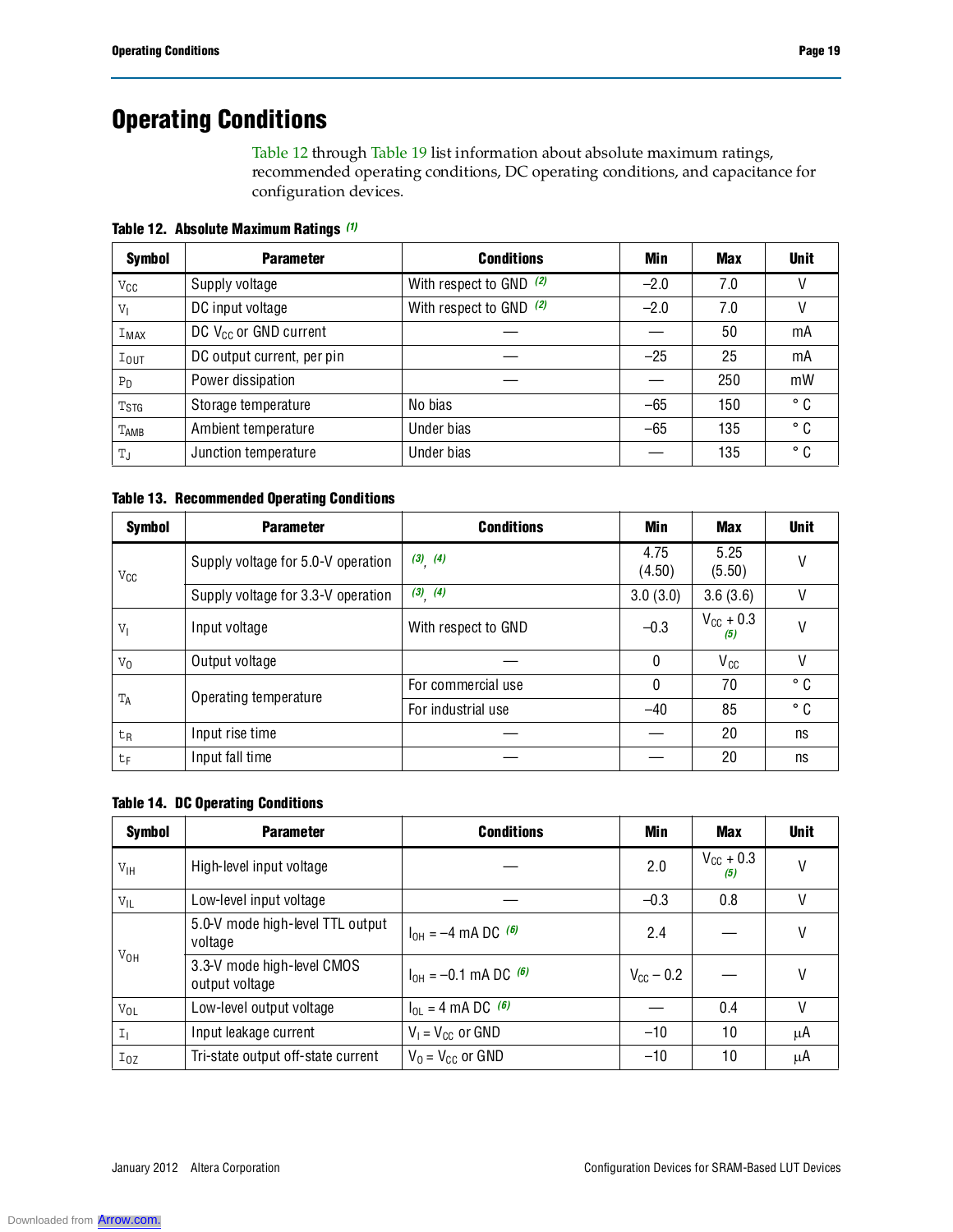| <b>Symbol</b> | Parameter                                      | <b>Conditions</b> | Min | Typ | <b>Max</b> | <b>Unit</b> |
|---------------|------------------------------------------------|-------------------|-----|-----|------------|-------------|
| $_{\tt ICCO}$ | $V_{CC}$ supply current (standby)              |                   |     | 100 | 200        | μA          |
| $_{\tt ICC1}$ | $V_{CC}$ supply current (during configuration) |                   |     | 10  | 50         | mA          |

#### Table 15. EPC1064, EPC1064V, and EPC1213 Devices I<sub>CC</sub> Supply Current Values

#### **Table 16. EPC2 Device Values**

| <b>Symbol</b>    | <b>Parameter</b>                                  | <b>Conditions</b>                                 | <b>Min</b> | <b>Typ</b> | Max | <b>Unit</b> |
|------------------|---------------------------------------------------|---------------------------------------------------|------------|------------|-----|-------------|
| $_{\text{ICCO}}$ | $V_{CC}$ supply current (standby)                 | $V_{CC}$ = 5.0 V or 3.3 V                         |            | 50         | 100 | μA          |
| $_{\text{ICC1}}$ | $V_{CC}$ supply current (during<br>configuration) | $V_{\text{CC}} = 5.0 \text{ V or } 3.3 \text{ V}$ |            | 18         | 50  | mA          |
| $R_{CONF}$       | Configuration pins                                | Internal pull up (OE, nCS,<br>nINIT_CONF)         |            |            |     | kΩ          |

#### Table 17. EPC1 Device I<sub>CC</sub> Supply Current Values

| <b>Symbol</b>          | <b>Parameter</b>                                      | <b>Conditions</b>               | Min | Typ | <b>Max</b> | <b>Unit</b> |
|------------------------|-------------------------------------------------------|---------------------------------|-----|-----|------------|-------------|
| $_{\tt TCCO}$          | $V_{CC}$ supply current (standby)                     |                                 |     | 50  | 100        | μA          |
| $\perp$ <sub>CC1</sub> | $V_{\text{CC}}$ supply current (during configuration) | $V_{\text{CC}} = 5.0 V$         |     | 30  | 50         | mA          |
|                        |                                                       | $V_{\text{CC}} = 3.3 \text{ V}$ |     | 10  | 16.5       | mA          |

#### Table 18. EPC1441 Device I<sub>CC</sub> Supply Current Values

| <b>Symbol</b>    | <b>Parameter</b>                               | <b>Conditions</b>               | Min | <b>Typ</b> | <b>Max</b> | <b>Unit</b> |
|------------------|------------------------------------------------|---------------------------------|-----|------------|------------|-------------|
| $_{\tt TCCO}$    | $V_{CC}$ supply current (standby)              |                                 |     | 30         | 60         | μA          |
| $_{\text{ICC1}}$ | $V_{CC}$ supply current (during configuration) | $V_{\text{CC}} = 5.0 V$         |     | 15         | 30         | mA          |
| $_{\text{ICC1}}$ | $V_{CC}$ supply current (during configuration) | $V_{\text{CC}} = 3.3 \text{ V}$ |     |            | 10         | mA          |

#### **Table 19. Capacitance** *(7)*

| Symbol           | <b>Parameter</b>       | <b>Conditions</b>                   | Min | <b>Max</b> | Unit |
|------------------|------------------------|-------------------------------------|-----|------------|------|
| $C_{\text{IN}}$  | Input pin capacitance  | $V_{IN}$ = 0 V, f = 1.0 MHz         |     | 10         | Dŀ   |
| $C_{\text{OUT}}$ | Output pin capacitance | $V_{\text{OUT}} = 0$ V, f = 1.0 MHz |     | 10         | рŀ   |

**Notes to Table 12 through Table 19:**

(1) For more information, refer to the *Operating Requirements for Altera Devices Datasheet*.

(2) The minimum DC input is -0.3 V. During transitions, the inputs may undershoot to -2.0 V or overshoot to 7.0 V for input currents less than 100 mA and periods shorter than 20 ns under no-load conditions.

(3) Numbers in parentheses are for industrial temperature range devices.

(4) Maximum  $V_{CC}$  rise time is 100 ms.

(5) Certain EPC2 device pins are driven to 5.75 V when operated with a 3.3-V V<sub>CC</sub>. For more information, refer to Table 4 on page 11.

(6) The  $I_{OH}$  parameter refers to high-level TTL or CMOS output current and the  $I_{OL}$  parameter refers to low-level TTL or CMOS output current.

(7) Capacitance is sample tested only.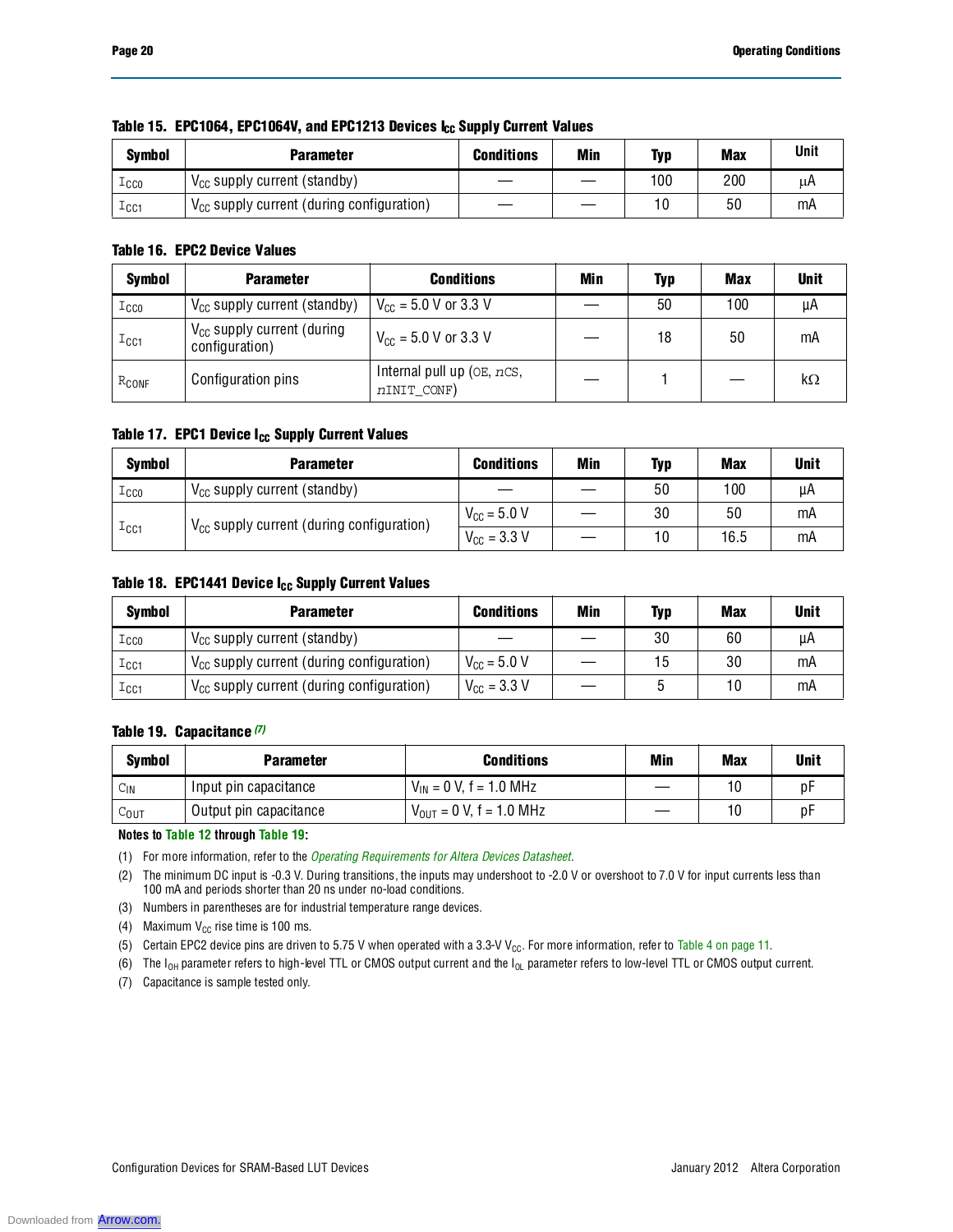# **Pin Information**

Table 20 lists the pin functions of the EPC1, EPC2, and EPC1441 devices during device configuration.

- **For more information about pin information of EPC devices, refer to the** *Enhanced Configuration (EPC) Devices Datasheet*.
- **for more information about pin information of EPCS devices, refer to the** *Serial Configuration (EPCS) Devices Datasheet*.

| Table 20. EPC1, EPC2, and EPC1441 Device Pin Functions During Configuration (Part 1 of 3) |
|-------------------------------------------------------------------------------------------|
|-------------------------------------------------------------------------------------------|

|                 |                          | <b>Pin Number</b>       |                                  |                             |                                                                                                                                                                                                                                                                                                                  |
|-----------------|--------------------------|-------------------------|----------------------------------|-----------------------------|------------------------------------------------------------------------------------------------------------------------------------------------------------------------------------------------------------------------------------------------------------------------------------------------------------------|
| <b>Pin Name</b> | 8-Pin<br><b>PDIP</b> (1) | $20-Pin$<br><b>PLCC</b> | <b>32-Pin</b><br><b>TQFP</b> (2) | <b>Pin Type</b>             | <b>Description</b>                                                                                                                                                                                                                                                                                               |
|                 |                          |                         |                                  |                             | Serial data output. The DATA pin connects to the DATA0 pin<br>of the FPGA. DATA is latched into the FPGA on the rising<br>edge of DCLK.                                                                                                                                                                          |
| <b>DATA</b>     | 1                        | $\overline{2}$          | 31                               | Output                      | The DATA pin is tri-stated before configuration and when<br>the nCS pin is high. After configuration, the EPC2 device<br>drives DATA high, while the EPC1 and EPC1441 device<br>tri-state DATA.                                                                                                                  |
| <b>DCLK</b>     |                          |                         |                                  |                             | Clock output when configuring with a single configuration<br>device or when the configuration device is the first<br>(master) device in a chain. Clock input for the next (slave)<br>configuration devices in a chain. The DCLK pin connects to<br>the DCLK pin of the FPGA.                                     |
|                 | $\mathfrak{p}$           | 4                       | $\overline{2}$                   | <b>Bidirectional</b>        | Rising edges on DCLK increment the internal address<br>counter and present the next bit of data on the DATA pin.<br>The counter is incremented only if the OE input is held<br>high, the $ncs$ input is held low, and all configuration data<br>has not been transferred to the target device.                   |
|                 |                          |                         |                                  |                             | After configuration or when OE is low, the EPC1, EPC2 and<br>EPC1441 device drive DCLK low.                                                                                                                                                                                                                      |
|                 |                          |                         |                                  |                             | Output enable (active high) and reset (active low). The $OE$<br>pin connects to the nSTATUS pin of the FPGA.                                                                                                                                                                                                     |
| ОE              | 3                        | 8                       | $\overline{7}$                   | Open-drain<br>bidirectional | A low logic level resets the address counter. A high logic<br>level enables DATA and the address counter to count. If this<br>pin is low (reset) during configuration, the internal<br>oscillator becomes inactive and DCLK drives low. For more<br>information, refer to "Error Detection Circuitry" on page 9. |
|                 |                          |                         |                                  |                             | The $OE$ pin has an internal programmable 1- $k\Omega$ resistor in<br>EPC2 devices. If internal pull-up resistors are used, do not<br>use external pull-up resistors on these pins. You can<br>disable the internal pull-up resistors through the Disable<br>nCS and OE pull-ups on configuration device option. |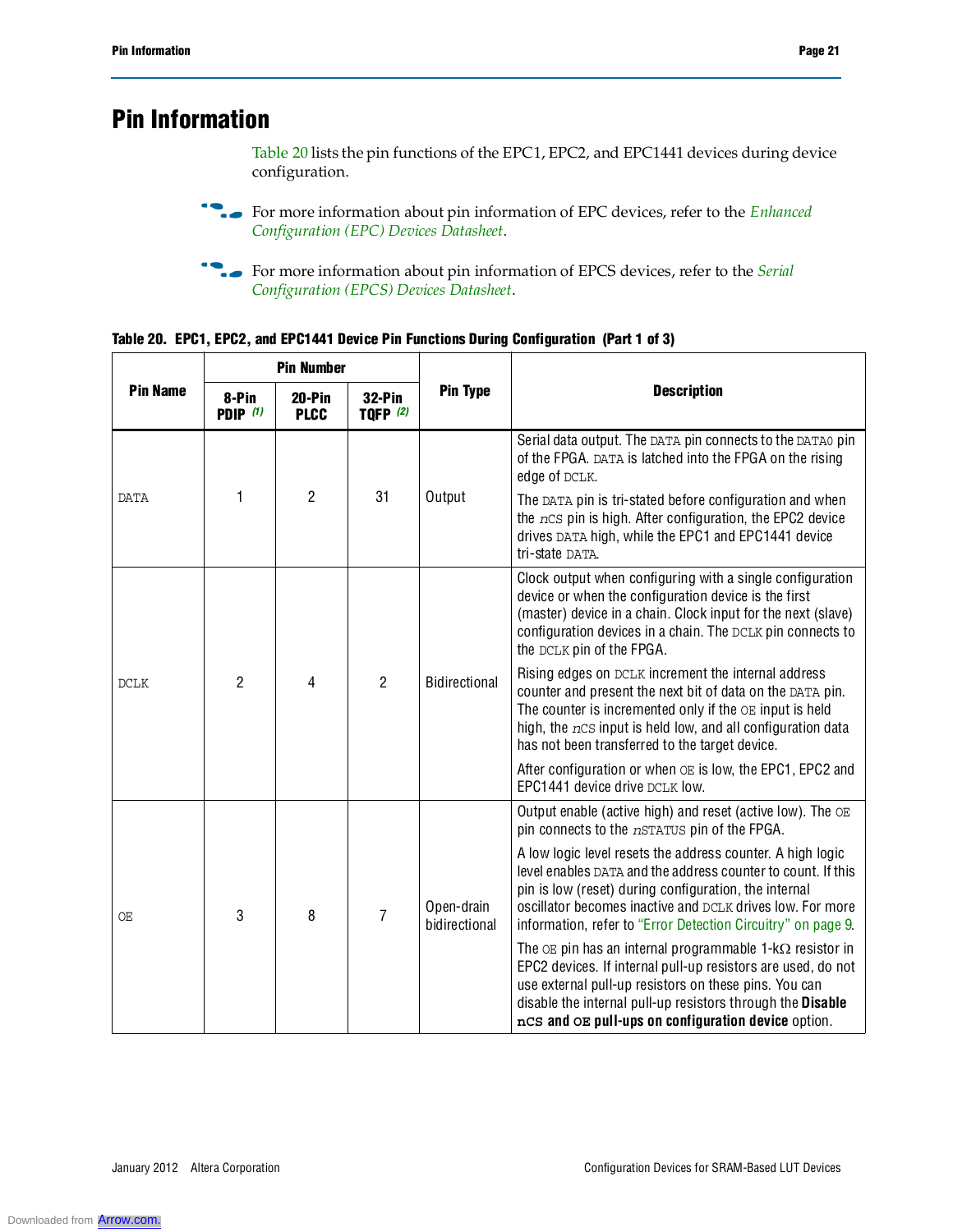|                 |                     | <b>Pin Number</b>     |                             |                      |                                                                                                                                                                                                                                                                                                                                                                                                                                                                                                                                    |  |
|-----------------|---------------------|-----------------------|-----------------------------|----------------------|------------------------------------------------------------------------------------------------------------------------------------------------------------------------------------------------------------------------------------------------------------------------------------------------------------------------------------------------------------------------------------------------------------------------------------------------------------------------------------------------------------------------------------|--|
| <b>Pin Name</b> | 8-Pin<br>PDIP $(1)$ | 20-Pin<br><b>PLCC</b> | $32-Pin$<br><b>TQFP</b> (2) | <b>Pin Type</b>      | <b>Description</b>                                                                                                                                                                                                                                                                                                                                                                                                                                                                                                                 |  |
|                 |                     |                       |                             |                      | Chip select input (active low). The $ncs$ pin connects to the<br>CONF_DONE pin of the FPGA.                                                                                                                                                                                                                                                                                                                                                                                                                                        |  |
| nCS             | 4                   | 9                     | 10                          | Input                | A low input allows DCLK to increment the address counter<br>and enables DATA to drive out. If the EPC1 or EPC2 device<br>is reset ( $OE$ pulled low) while $nCS$ is low, the device<br>initializes as the master device in a configuration chain. If<br>the EPC1 or EPC2 device is reset ( $OE$ pulled low) while $nCS$<br>is high, the device initializes as a slave device in the chain.                                                                                                                                         |  |
|                 |                     |                       |                             |                      | The $ncs$ pin has an internal programmable 1-k $\Omega$ resistor<br>in EPC2 devices. If internal pull-up resistors are used, do<br>not use external pull-up resistors on these pins. You can<br>disable the internal pull-up resistors through the Disable<br>nCS and OE pull-ups on configuration device option.                                                                                                                                                                                                                  |  |
|                 |                     |                       |                             |                      | Cascade select output (active low).                                                                                                                                                                                                                                                                                                                                                                                                                                                                                                |  |
| <b>n</b> CASC   | 6                   | 12                    | 15                          | Output               | This output goes low when the address counter has<br>reached its maximum value. When the address counter has<br>reached its maximum value, the configuration device has<br>sent all its configuration data to the FPGA. In a chain of<br>EPC1 or EPC2 devices, the nCASC pin of one device is<br>connected to the $ncs$ pin of the next device, which permits<br>DCLK to clock data from the next EPC1 or EPC2 device in<br>the chain. For single EPC1 or EPC2 device and the last<br>device in the chain, nCASC is left floating. |  |
|                 |                     |                       |                             |                      | This pin is only available in EPC1 and EPC2 devices, which<br>support data cascading.                                                                                                                                                                                                                                                                                                                                                                                                                                              |  |
|                 |                     |                       |                             |                      | Allows the INIT_CONF JTAG instruction to initiate<br>configuration. The nINIT_CONF pin connects to the<br>nCONFIG pin of the FPGA.                                                                                                                                                                                                                                                                                                                                                                                                 |  |
| nINIT CONF      | N/A                 | 13                    | 16                          | Open-Drain<br>Output | If multiple EPC2 devices are used to configure an FPGA,<br>the nINIT_CONF of the first EPC2 device pin is tied to the<br>FPGA's nCONFIG pin, while subsequent devices'<br>nINIT_CONF pins are left floating.                                                                                                                                                                                                                                                                                                                       |  |
|                 |                     |                       |                             |                      | The INIT_CONF pin has an internal $1-k\Omega$ pull-up resistor<br>that is always active in EPC2 devices.                                                                                                                                                                                                                                                                                                                                                                                                                           |  |
|                 |                     |                       |                             |                      | This pin is only available in EPC2 devices.                                                                                                                                                                                                                                                                                                                                                                                                                                                                                        |  |
| TDI             | N/A                 | 11                    | 13                          | Input                | JTAG data input pin. Connect this pin to $V_{CC}$ if the JTAG<br>circuitry is not used.                                                                                                                                                                                                                                                                                                                                                                                                                                            |  |
|                 |                     |                       |                             |                      | This pin is only available in EPC2 devices.                                                                                                                                                                                                                                                                                                                                                                                                                                                                                        |  |
| <b>TDO</b>      | N/A                 | 1                     | 28                          | Output               | JTAG data output pin. Do not connect this pin if the JTAG<br>circuitry is not used.                                                                                                                                                                                                                                                                                                                                                                                                                                                |  |
|                 |                     |                       |                             |                      | This pin is only available in EPC2 devices.                                                                                                                                                                                                                                                                                                                                                                                                                                                                                        |  |
| TMS             | N/A                 | 19                    | 25                          | Input                | JTAG mode select pin. Connect this pin to $V_{CC}$ if the JTAG<br>circuitry is not used.                                                                                                                                                                                                                                                                                                                                                                                                                                           |  |
|                 |                     |                       |                             |                      | This pin is only available in EPC2 devices.                                                                                                                                                                                                                                                                                                                                                                                                                                                                                        |  |

### **Table 20. EPC1, EPC2, and EPC1441 Device Pin Functions During Configuration (Part 2 of 3)**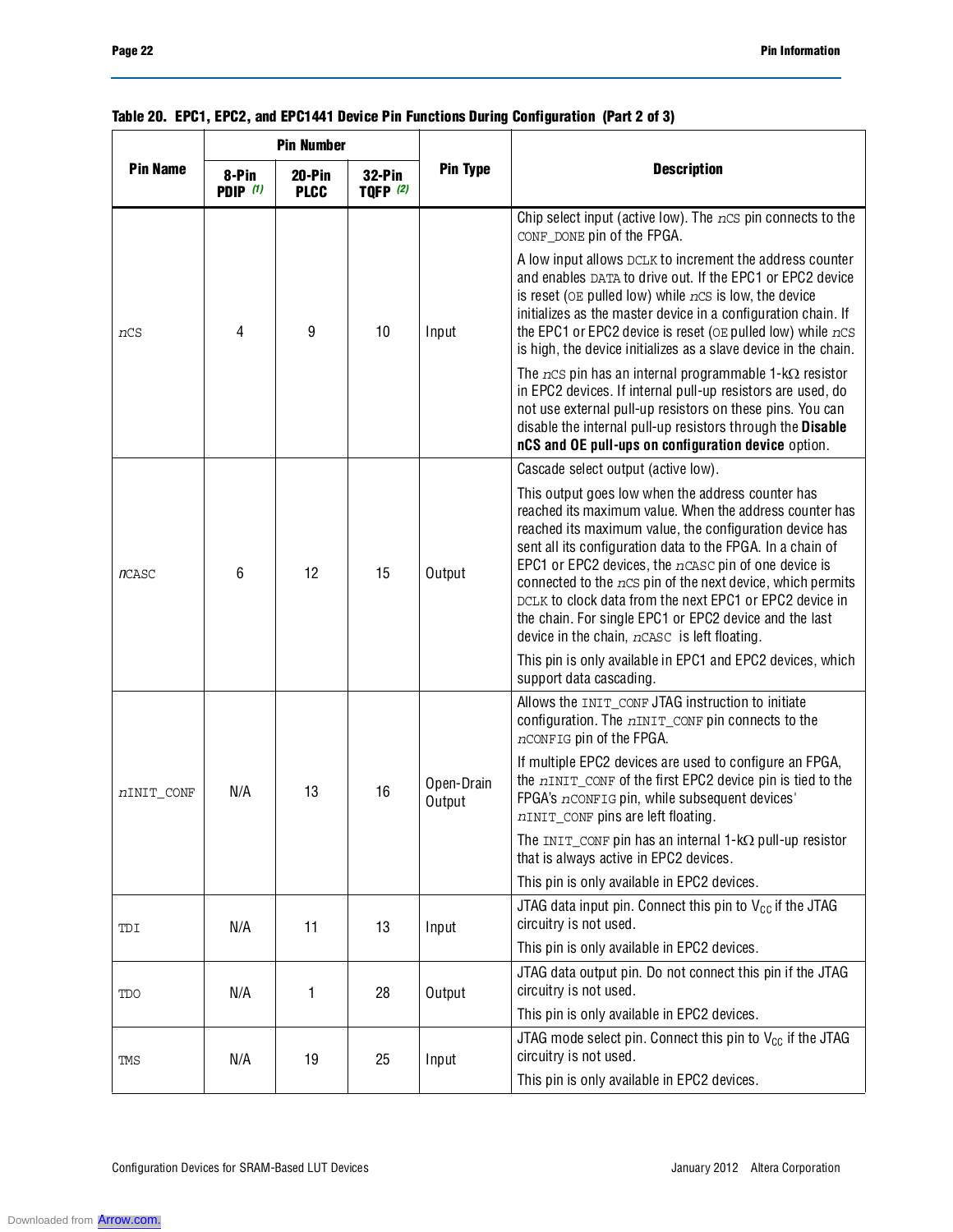|                 | <b>Pin Number</b>        |                         |                             |                 |                                                                                                                                                                                                                                                                             |
|-----------------|--------------------------|-------------------------|-----------------------------|-----------------|-----------------------------------------------------------------------------------------------------------------------------------------------------------------------------------------------------------------------------------------------------------------------------|
| <b>Pin Name</b> | 8-Pin<br><b>PDIP</b> (1) | $20-Pin$<br><b>PLCC</b> | $32-Pin$<br><b>TQFP (2)</b> | <b>Pin Type</b> | <b>Description</b>                                                                                                                                                                                                                                                          |
| <b>TCK</b>      | N/A                      | 3                       | 32                          | Input           | JTAG clock pin. Connect this pin to GND if the JTAG<br>circuitry is not used.                                                                                                                                                                                               |
|                 |                          |                         |                             |                 | This pin is only available in EPC2 devices.                                                                                                                                                                                                                                 |
| <b>VCCSEL</b>   | N/A                      | 5                       | 3                           | Input           | Mode select for $V_{CC}$ supply. $VCCSEL$ must be connected to<br>GND if the device uses a 5.0-V power supply ( $V_{\text{CC}}$ = 5.0 V).<br>VCCSEL must be connected to $V_{CC}$ if the device uses a<br>3.3-V power supply ( $V_{CC}$ = 3.3 V).                           |
|                 |                          |                         |                             |                 | This pin is only available in EPC2 devices.                                                                                                                                                                                                                                 |
| VPPSEL          | N/A                      | 14                      | 17                          | Input           | Mode select for V <sub>PP</sub> supply. VPPSEL must be connected to<br>GND if $V_{PP}$ uses a 5.0-V power supply ( $V_{PP}$ = 5.0 V).<br>VPPSEL must be connected to $V_{CC}$ if $V_{PP}$ uses a 3.3-V<br>power supply ( $V_{PP}$ = 3.3 V).                                 |
|                 |                          |                         |                             |                 | This pin is only available in EPC2 devices.                                                                                                                                                                                                                                 |
| <b>VPP</b>      | N/A                      | 18                      | 23                          | Power           | Programming power pin. For the EPC2 device, this pin is<br>normally tied to $V_{\text{CC}}$ . If the $V_{\text{CC}}$ of the EPC2 device is 3.3 V,<br>tie V <sub>PP</sub> to 5.0 V to improve ISP time. For EPC1 and<br>EPC1441 devices, $V_{PP}$ must be tied to $V_{CC}$ . |
|                 |                          |                         |                             |                 | This pin is only available in EPC2 devices.                                                                                                                                                                                                                                 |
| <b>VCC</b>      | 7, 8                     | 20                      | 27                          | Power           | Power pin.                                                                                                                                                                                                                                                                  |
| GND             | 5                        | 10                      | 12                          | Ground          | Ground pin. Place a 0.2-µF decoupling capacitor between<br>the VCC and GND pins.                                                                                                                                                                                            |

### **Table 20. EPC1, EPC2, and EPC1441 Device Pin Functions During Configuration (Part 3 of 3)**

**Notes to Table 20:**

(1) This package is available for EPC1 and EPC1441 devices only.

(2) This package is available for EPC2 and EPC1441 devices only.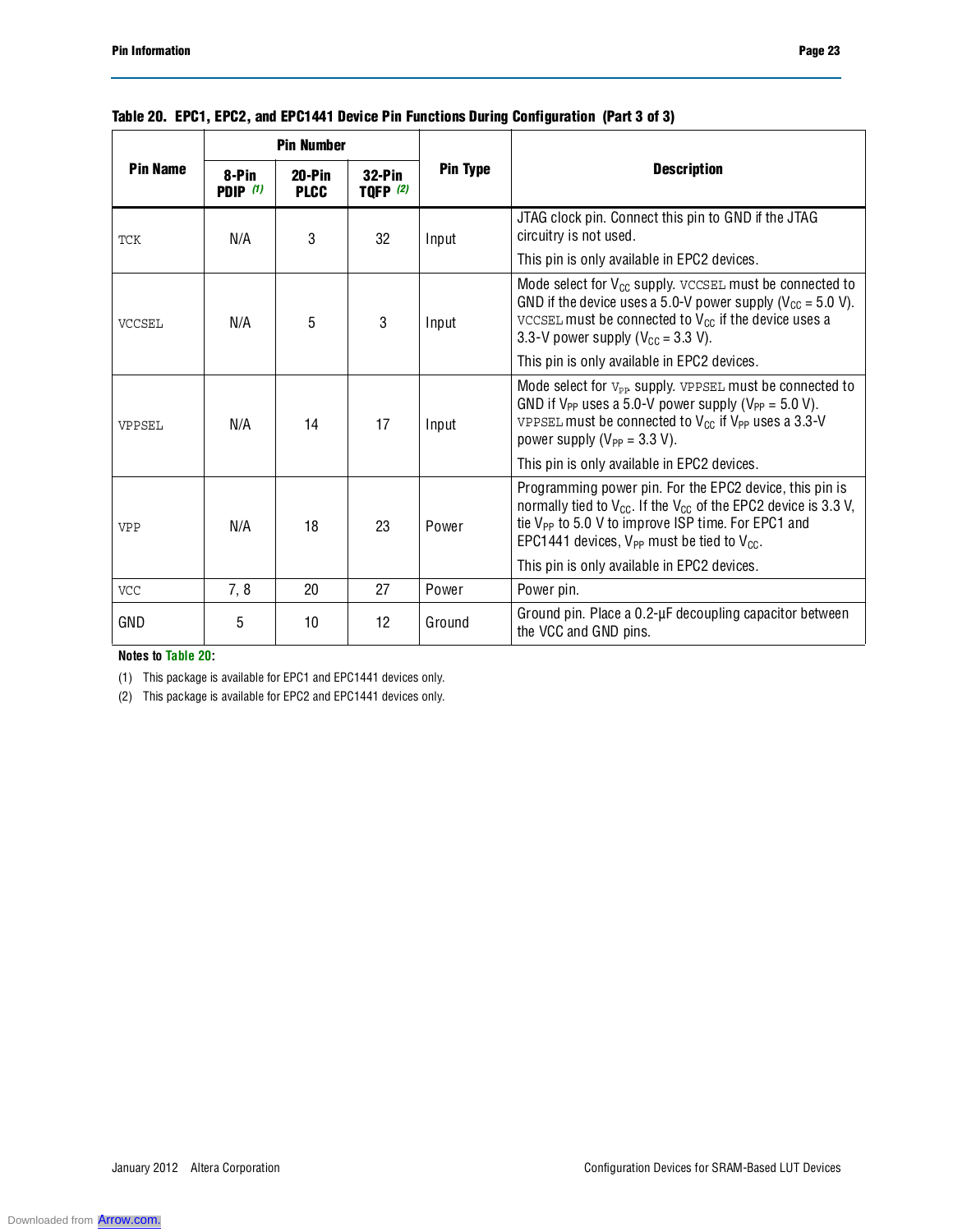## **Package**

Figure 6 and Figure 7 show the configuration device package pin-outs.

#### **Figure 6. EPC1, EPC1064, EPC1064V, EPC1213, and EPC1441 Package Pin-Out Diagrams** *(1)*



#### **Notes to Figure 6:**

- (1) EPC1 and EPC1441 devices are one-time programmable devices. ISP is not available in these devices.
- (2) The *n*CASC pin is available on EPC1 devices, which allows them to be cascaded. For EPC1441 devices, *n*CASC is a reserved pin and should be left unconnected.



**Figure 7. EPC2 Package Pin-Out Diagrams**

For more information about package outlines and drawings, refer to the Package and Thermal Resistance page.